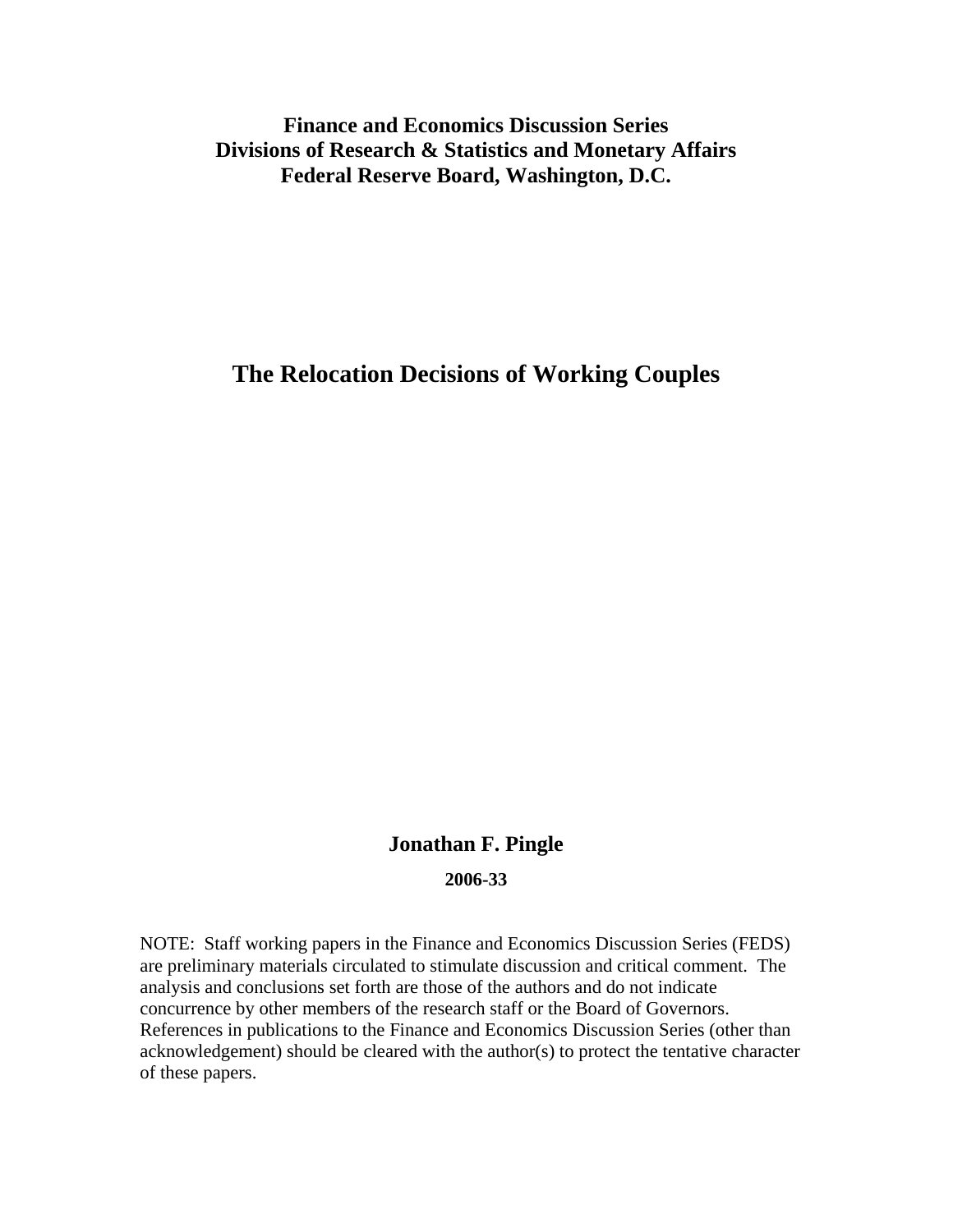## **The relocation decisions of working couples**

Jonathan F. Pingle August 2006

### **Abstract**

Most prime-age married couples in the U.S. today have two labor force participants. Migration decisions are more complicated for two-earner couples than for one-earner couples because any gain from moving that accrues to one spouse must be great enough to offset any loss to the other spouse. This paper estimates the extent to which internal migration is depressed by rising earnings equality among spouses. The results indicate that couples' migration propensities are substantially lower the more equal spouses' labor incomes.

The views expressed here are the author's and do not necessarily reflect those of the Federal Reserve Board or its staff. Thanks to Marianne Bitler, Joseph Lupton, Tom Tallarini and William Wascher for helpful comments and Blake Bailey for research assistance. Contact: Jonathan.F.Pingle@frb.gov or (202) 452-3816.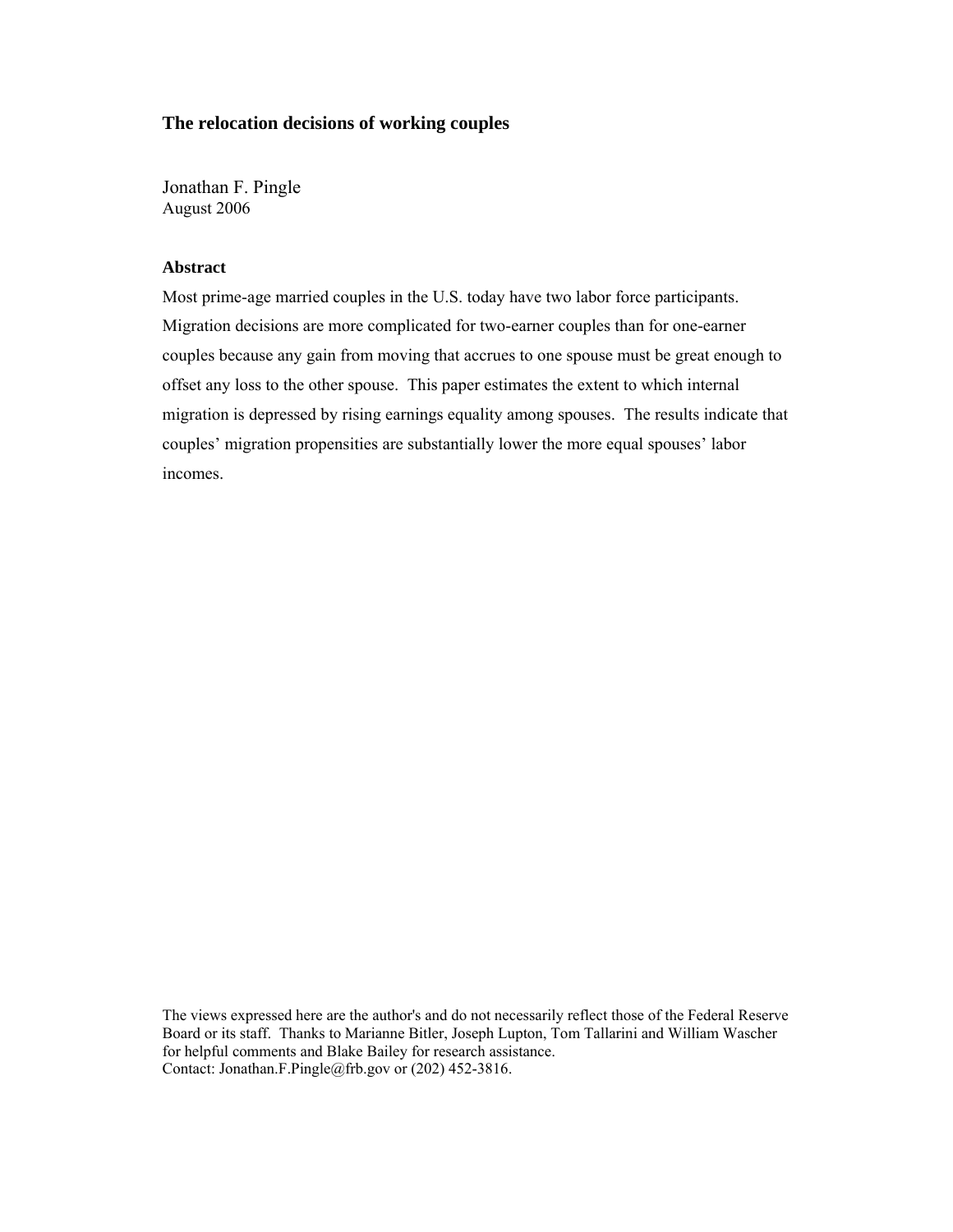#### **1. Introduction**

 $\overline{a}$ 

 Most professional couples eventually face a co-location decision: whether or not to relocate when one spouse receives a job offer. Accepting a job offered to one spouse increasingly depends on whether the other spouse can relocate too, without compromising career aspirations or family income. A 2004 survey by the outplacement firm, Challenger, Gray & Christmas showed a sharp drop in the willingness of displaced managers and executives to relocate—the primary concern cited was a working spouse. According to the study, the relocation rate of displaced executives with employed spouses declined 54 percent between 1995 and 2004. In addition, two-earner couples are not limited to professionals. Among blue-collar workers, the job of one spouse can tie the other spouse to a location.

 The analysis in this paper shows that as the labor incomes from husbands and wives have become more equal, the probability of migration has fallen dramatically. The empirical specifications are duration models that estimate the influence of relative labor incomes of spouses on their hazard rate of migration out of U.S. states and metropolitan statistical areas (MSA). Admittedly, relative incomes are endogenous, which can not be satisfactorily addressed in an instrumental variables setting. However, several specifications are considered, and several complications addressed, which altogether reveal a surprisingly robust relationship, even conditional on labor supply decisions on the extensive margin or intensive margin (part-time work). The fact that the relative labor income of spouses is such a robust predictor of migration propensities is consistent with several economic models of household decisions.

 During the last 30 years wives' contributions to married couples' incomes has risen noticeably. The research literature suggests that this happened for a host of reasons ranging from the diffusion of the birth control pill to the implementation of child and family leave policies.<sup>[1](#page-2-0)</sup> Intuitively, as labor incomes of husbands and wives become more equal—or the contribution of their wages to household consumption becomes more equal—then the relative wage gain one spouse receives from relocation needs to be increasingly large in order to offset any disruption to the earnings stream provided by the other spouse, in particular large enough to offset the earnings lost by moving. This suggests that the more equal the contributions of each spouse's labor income to household income, the less likely a couple will migrate.

<span id="page-2-0"></span><sup>&</sup>lt;sup>1</sup> Claudia Goldin and Lawrence F. Katz (2002) note the importance of the pill in raising education levels and the age at first marriage for U.S. women.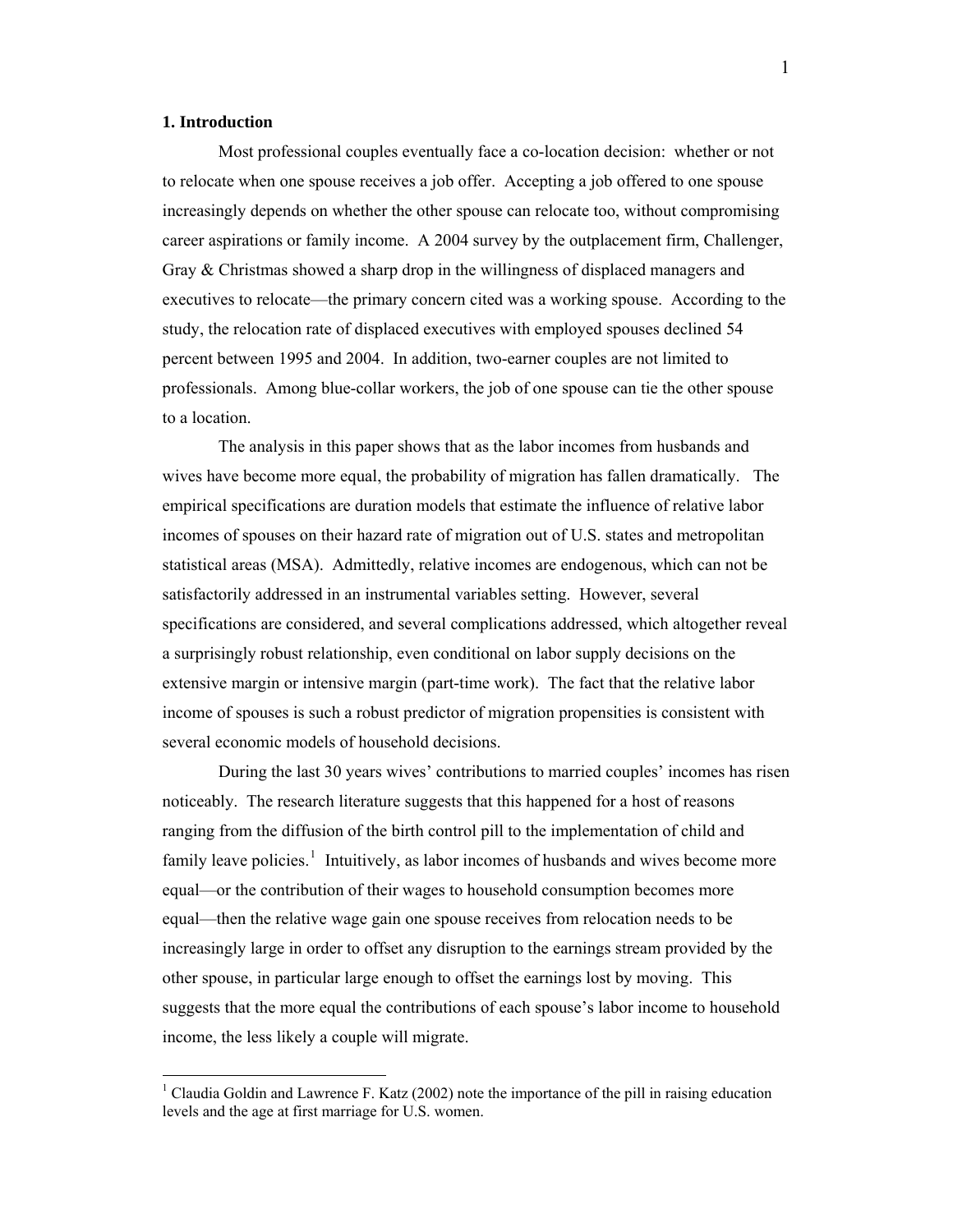This empirical result is an important contribution to the migration and labor supply literatures because less worker migration implies stickier labor supply adjustment. Migration among prime age workers is, in general, very sticky, and two-earner couples with school-age children are extremely unlikely to relocate. Changes in migration propensities for these workers have important implications for how workers are distributed across urban areas. As male and female earnings converge, location decisions may increasingly become an absorbing state, which has implications for the ability of cities to attract working couples.

#### **2. Literature review[2](#page-3-0)**

 $\overline{a}$ 

The common economic model of migration, built in the framework of a human capital model by Larry Sjaastad (1962), implies that in order to relocate, the present value of all future gains from moving need to outweigh the costs. Jacob Mincer (1978) extended that framework to model a family migration decision. He noted that to undertake a move, the future gains to one spouse would need to be large enough to offset any lost income (or utility) to the other. The model assumed a joint distribution for husband and wife wage shocks, and implied that married couples' migration probabilities rise the more highly correlated the arrival probabilities of two (net) positive wage offers. In other words, larger urban areas provide more wage offers, and thus it is more likely that both spouses instead of just one draw a beneficial wage offer from that location. Further, Mincer's model implies that migration for two-earner couples should move closely with vacancy rates at a business cycle frequency as the relative abundance of vacancies is likely to increase the odds of two beneficial offers reaching the couple.<sup>[3](#page-3-1)</sup>

 Few contributions to the literature on the migration propensities of two-earner couples in the U.S. have been made since Mincer (1978), in particular whether two-earner couples are in fact less likely to move than one-earner couples. Also, Mincer's paper is based on early 1970s data, an era with very different household labor supply patterns than today. Even the most recent studies of other aspects of couples' location choice are based on pre-1994 data. This paper revisits the influence of having two earners in a couple on the couple's migration decisions and finds that relative income is an important determinant.

<span id="page-3-0"></span> $2^2$  For a more detailed overview of the migration literature, discussion of the determinants of migration, and review of the models, see Michael J. Greenwood (1997). 3

<span id="page-3-1"></span><sup>&</sup>lt;sup>3</sup> Christopher Pissarides and Jonathan Wadsworth (1989) note there are reasons why migration may be either positively or negatively correlated with the business cycle.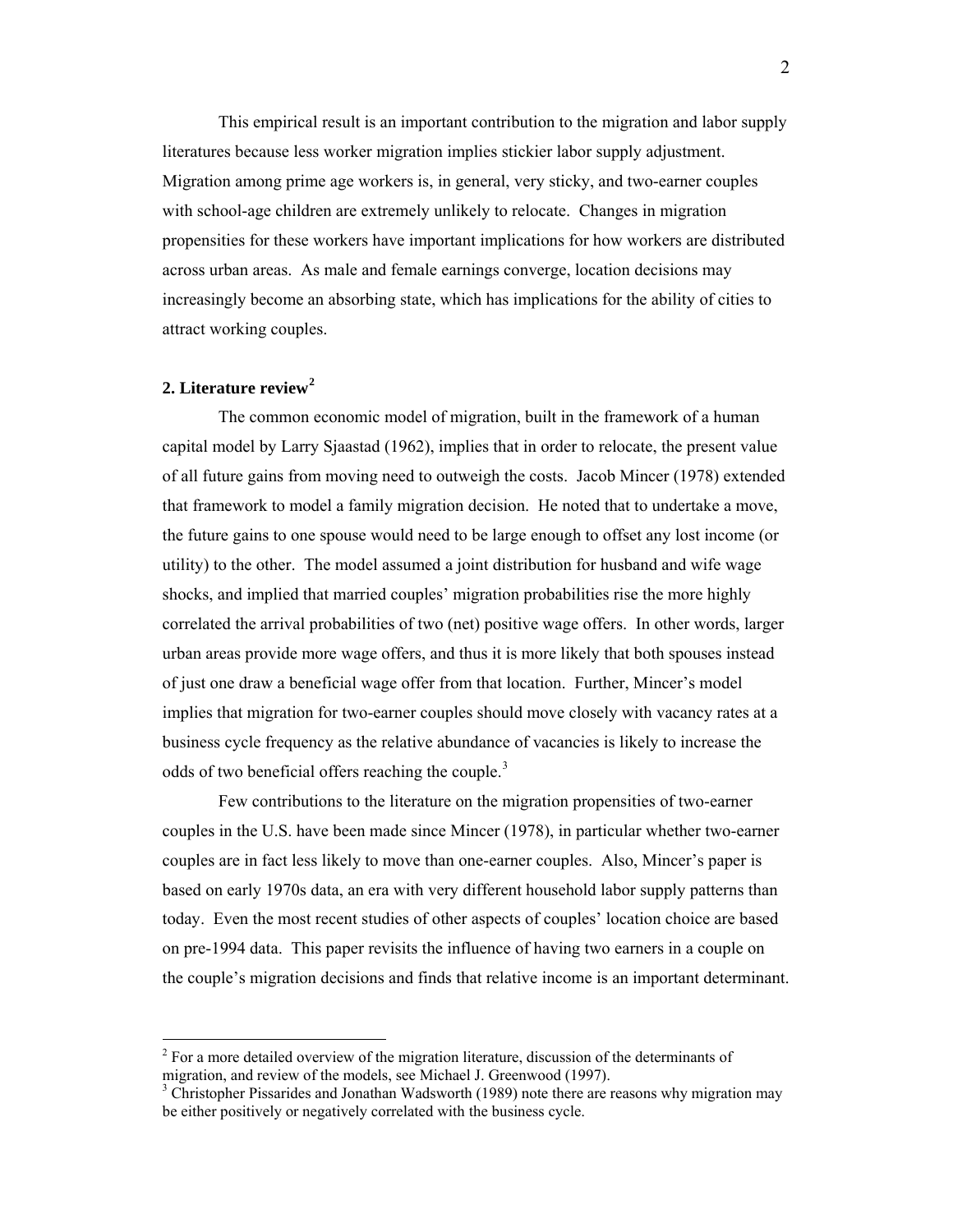The relative contributions of wives labor income to household income has risen dramatically since the 1970s, depressing migration rates.

 More recent work has evaluated the location choices of educated married couples, dubbed "power couples" by Dora Costa and Matthew Kahn (2001). Costa and Kahn note that by the 1990 decennial census, couples composed of two college graduates were increasingly concentrated in large metropolitan statistical areas (MSA). In theory, a larger city would have more employers, and thus be more likely to satisfy the career desires of both members of a well-educated couple. Less populated areas, with a narrower array of job vacancies, would be less likely satisfy both members of the couple.<sup>[4](#page-4-0)</sup> The hypothesis that pairs of acceptable job offers for married couples are more prevalent in larger cities coincides with the traditional theories of family migration of Mincer (1978) and Robert H. Frank (1978).

 Of course, cities want to lure the educated. No city wants "brain drain"—the outmigration of the most productive labor and part of a city tax base. As Costa and Kahn (2001) point out, the propensity of skilled workers to migrate would determine the ability of cities to adjust to positive regional labor market shocks—some smaller cities might find it difficult to lure skilled workers if co-location decisions matter. If the migration of working couples is limited, firms may be less likely to locate in cities that are small or that have fewer college graduates. This would reinforce the negative effects of the outmigration of skilled workers.

Understanding whether the rise of two-earner couples depresses labor supply adjustment is not only interesting because of the implications for regional or urban economic development, but also because this is a source of aggregate friction. Robert Shimer (2006) recently proposed a macroeconomic model of the labor market based on mismatch which overcomes the empirical shortcomings of the often-used Mortenson-Pissarides model (Dale Mortensen and Christopher Pissarides, 1999), which has difficulty explaining the relative volatility of unemployment during business cycles. The mismatch is generated in part by stickiness in regional migration which inhibits labor supply adjustment, and the results below suggest this mechanism is indeed an important labor market feature, as Shimer assumes.<sup>[5](#page-4-1)</sup> Not only is urban development influenced by twoearner couples' migration, but the aggregate matching function and unemployment

<span id="page-4-1"></span><span id="page-4-0"></span><sup>&</sup>lt;sup>4</sup> Compton and Pollack (2004) argue MSA size is uncorrelated with migration of educated married couples and the reason they populate urban areas is because they are single there and then marry.  $<sup>5</sup>$  Christopher Pissarides and Ian McMaster (1990) note that labor supply adjustment to correct</sup> regional imbalances in Great Britain can be slow—they discuss adjustment in terms of decades.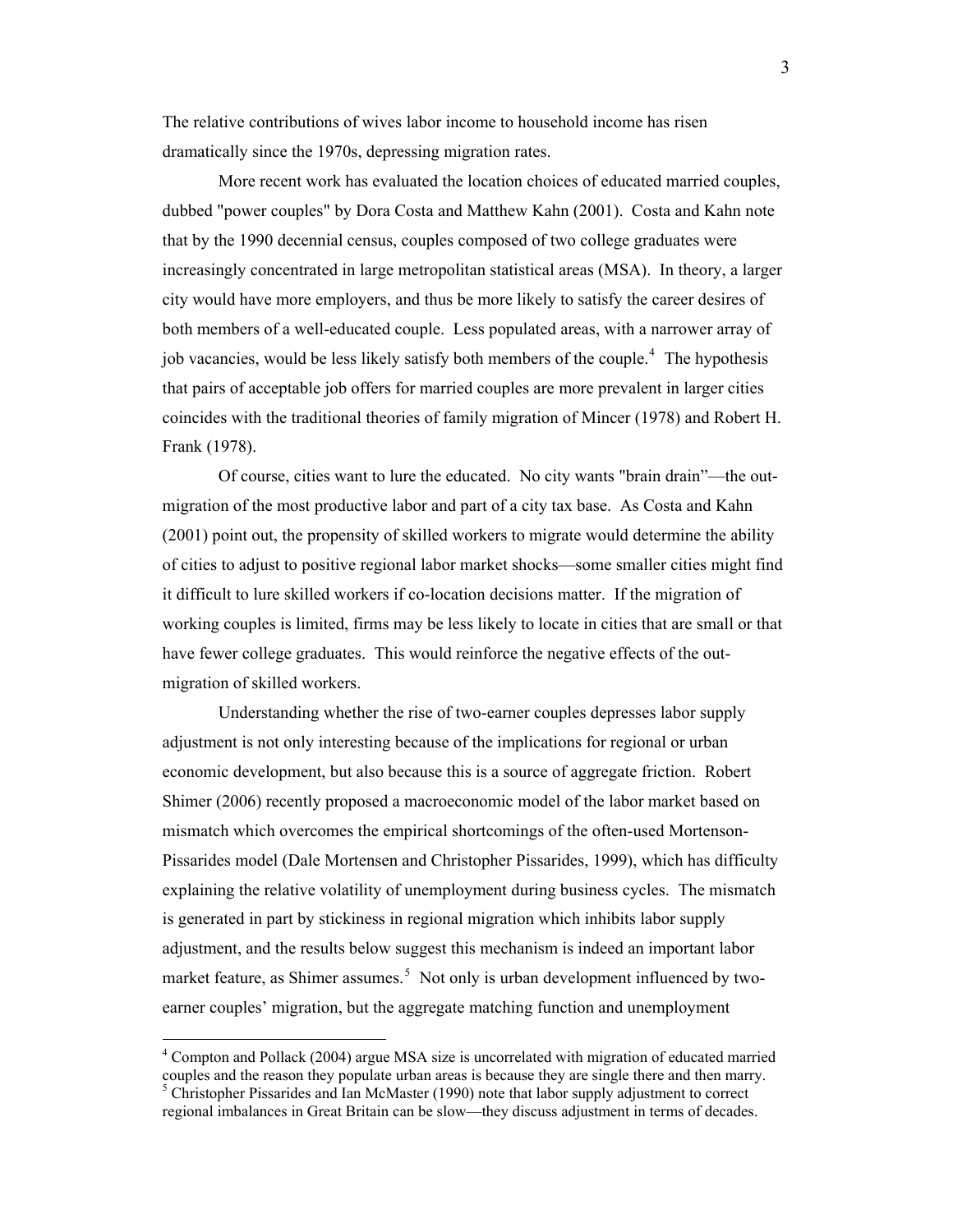durations are influenced by how collocation decisions are made by the nation's 33 million dual-earner married couples.

#### **3. Migration and earnings trends**

**Figure 1**. [6](#page-5-0)

 $\overline{a}$ 



 Figures 1 and 2 show the trends in domestic migration during the past 50 years. The migration rates are those reported by the U.S. Census Bureau and show the fraction of the population that moves to a new state each year (Figure 1) or moves to a new county or new state each year (Figure 2). Both migration rates have trended down during the post-

<span id="page-5-0"></span> $6$  The data is available at: http://www.census.gov/population/www/socdemo/migrate.html. The data source is the Current Population Survey, in which the migration questions were not asked for most years in the 1970s. Further, the migration questions have remained reasonably consistent, but the survey has undergone numerous other changes and population weights have changed over time.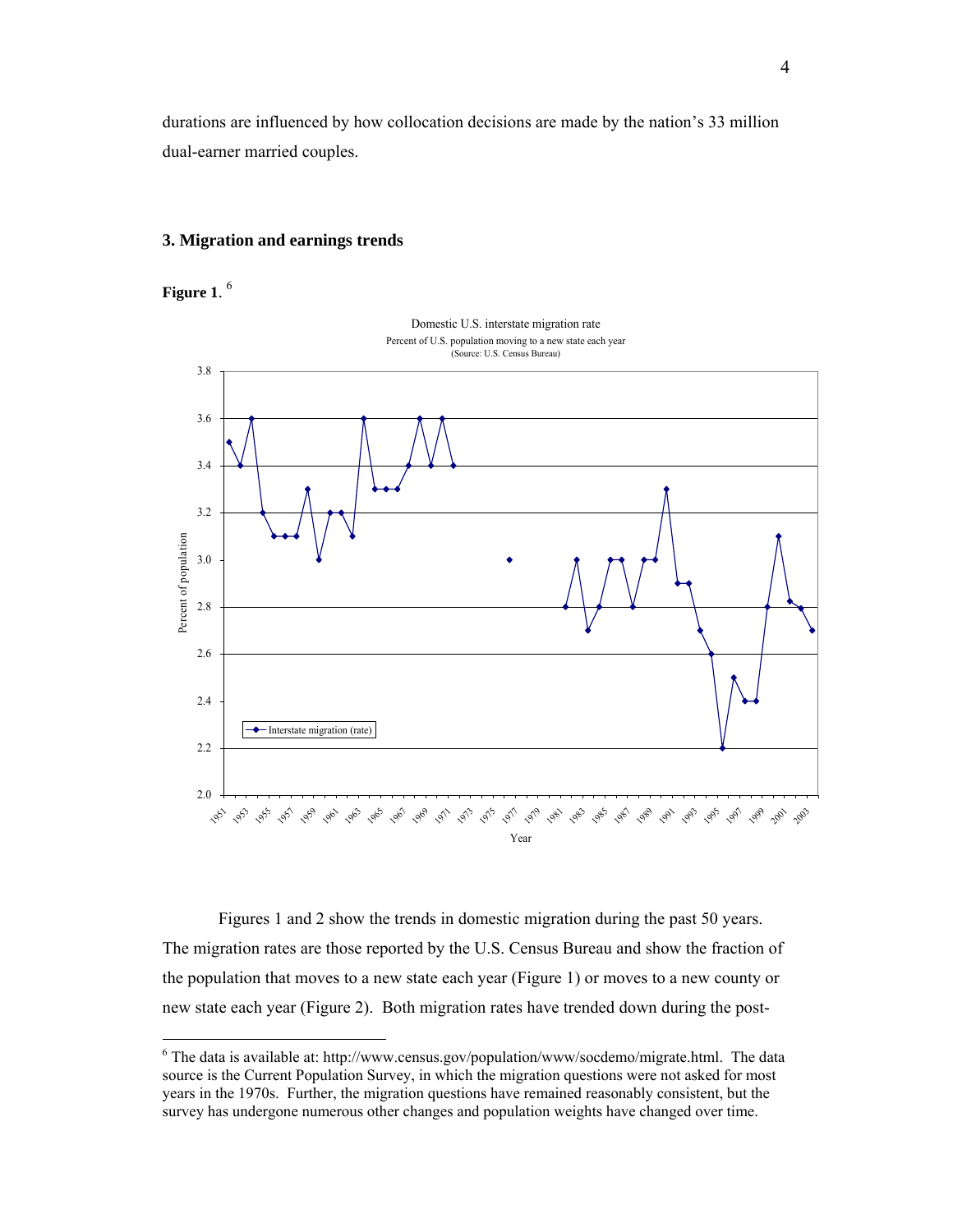war period (as a share of the 2003 population, a percentage point represents nearly 3 million people). A substantial fraction of the decline can be explained by the dwindling presence of the military (and military families) in the U.S. population since the Vietnam war (see Pingle, 2006). When individuals not associated with the military are removed from the rates, migration trends do not decline as steeply. In addition, the aging of the baby-boomers has put slight downward pressure on migration rates because migration is highest among young adults.

**Figure 2**.



 However, in an era of high-speed communication, higher levels of education, interstate media coverage, and cheap air travel, even flat migration trends are a bit of a surprise. For example, education levels have been shown to raise migration propensities, and the average level of educational attainment in the population has risen over time. In addition, macroeconomists generally think that job search has become more efficient which should facilitate acquiring out-of-state information and lead to more job-related relocation.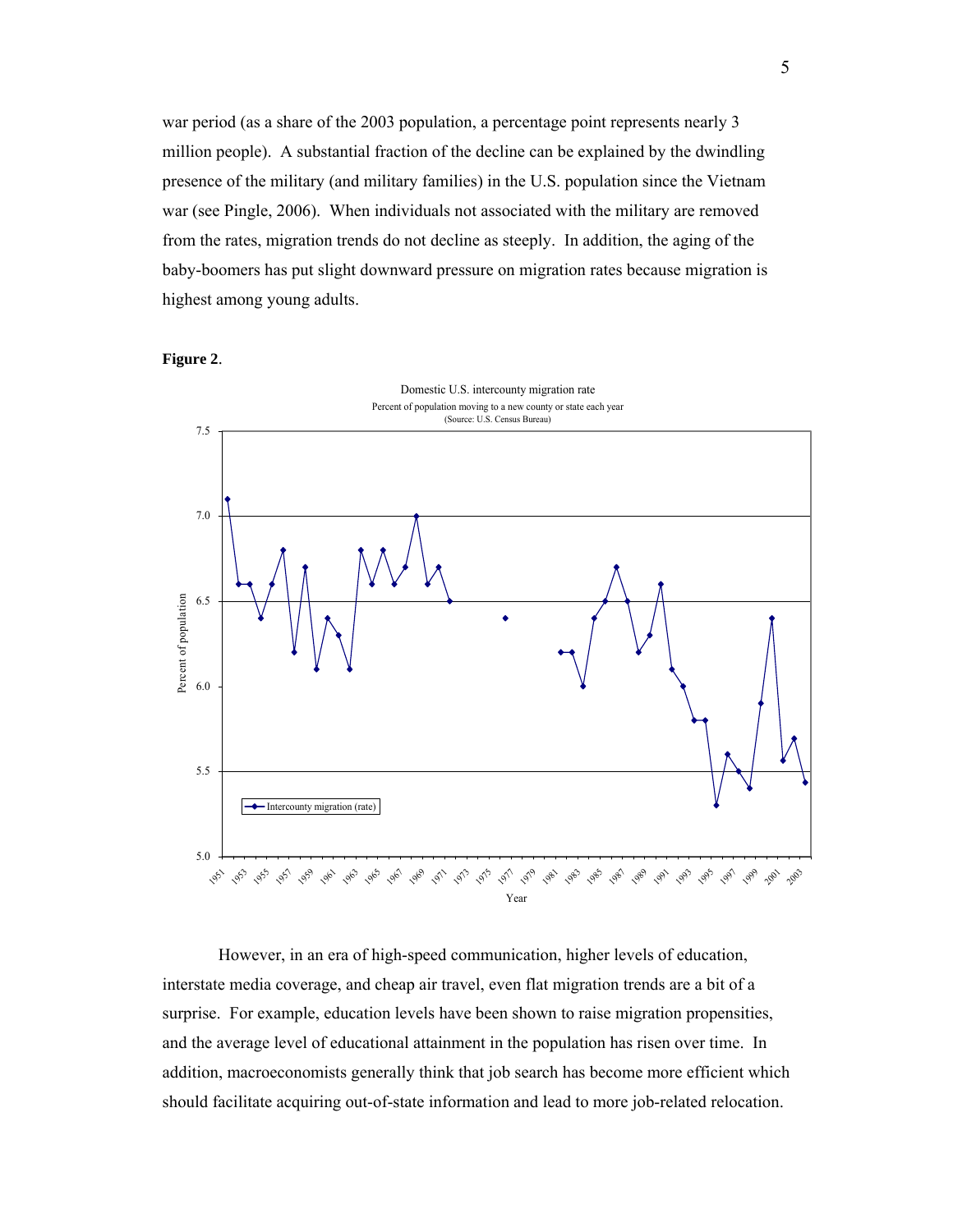Similarly, smaller families and the later ages at which people marry should increase migration rates. One only has to look at the incredible growth in the Southwest and Southeast portions of the country to acknowledge that migration remains a vibrant part of American economic development.

| <b>Married-couple earnings</b><br>(selected years, in thousands) |          |           |           |           |           |             |                           |
|------------------------------------------------------------------|----------|-----------|-----------|-----------|-----------|-------------|---------------------------|
|                                                                  | Percent  |           |           |           | Percent   | Full-time   | Contribution<br>of wives' |
|                                                                  |          | Husbands  | husband   | Wives     | wives     | women's     | earnings to               |
|                                                                  | Married- | and wives | and wives | earning   | earning   | earnings as | family                    |
|                                                                  | couple   | both with | both with | more than | more than | a percent   | income                    |
| Year                                                             | families | earnings  | earnings  | husband   | husband   | of men's*   | (median pct.)*            |
| 2003                                                             | 57,725   | 33,189    | 57.5      | 8,355     | 25.2      | 79.4        | 35.2                      |
| 2002                                                             | 57,327   | 33,531    | 58.5      | 8,394     | 25.0      | 77.9        | 34.8                      |
| 2001                                                             | 56,755   | 33,666    | 59.3      | 8,109     | 24.1      | 76.4        | 34.4                      |
| 2000                                                             | 56,598   | 33,876    | 59.9      | 7,906     | 23.3      | 76.9        | 33.5                      |
| 1999                                                             | 55,315   | 33,344    | 60.3      | 7,420     | 22.3      | 76.5        | 32.8                      |
| 1998                                                             | 54,778   | 32,783    | 59.8      | 7,435     | 22.7      | 76.3        | 32.8                      |
| 1997                                                             | 54,321   | 32,745    | 60.3      | 7,446     | 22.7      | 74.4        | 32.7                      |
| 1996                                                             | 53,604   | 32,390    | 60.4      | 7,327     | 22.6      | 75.0        | 32.6                      |
| 1995                                                             | 53,570   | 32,030    | 59.8      | 7,028     | 21.9      | 75.5        | 31.9                      |
| 1994                                                             | 53,865   | 32,093    | 59.6      | 7,218     | 22.5      | 76.4        | 31.9                      |
| 1993                                                             | 53,181   | 31,267    | 58.8      | 6,960     | 22.3      | 77.1        | 32.2                      |
| 1992                                                             | 53,090   | 31,224    | 58.8      | 6,979     | 22.4      | 75.8        | 32.4                      |
| 1991                                                             | 52,457   | 31,003    | 59.1      | 6,499     | 21.0      | 74.2        | 31.3                      |
| 1987                                                             | 51,675   | 29,079    | 56.3      | 5,266     | 18.1      | 69.8        | 29.5                      |
| 1983                                                             | 50,090   | 26,120    | 52.1      | 4,800     | 18.4      | 66.5        | 28.8                      |
| 1981                                                             | 49,630   | 25,744    | 51.9      | 4,088     | 15.9      | 64.4        | 27.3                      |

**Table 1**.

Source: U.S. Census Bureau, Current Population Survey, Annual Social and Economic Supplements. Table and additional footnotes describing data available at http://www.census.gov/hhes/www/income/histinc/f22.html. Earnings refer to wage or labor earnings. \* Taken from separate data releases. Data on wives' contributions to family income is also based on Current Population Survey data and is available on-line (with more description) at http://www.bls.gov/cps/wlf-table24-2005.pdf. Women's earnings as a percent of men's based on median usual weekly earnings of full-time wage and salary workers, available at http://www.bls.gov/cps/wlftable16-2005.pdf

 Table 1 shows data on recent earnings trends among married-couple families. Since the early 1980s, two-earner married couples have become more common than oneearner married couples. In addition, the share of married couples where wives are earning more than husbands has topped one-quarter—up dramatically from the 16 percent in 1981. During that time, the contribution of wives earnings to family income has moved up from 27.3 percent to 35.2 percent, as the wages of full-time women workers have risen relative to full time working men. The bottom line is that wives' labor income comprises an increasing share of the earnings within American families.

Katherine Bradbury and Jane Katz (2005) recently outlined the changes in employment, hours and earnings of married women during the last three decades. The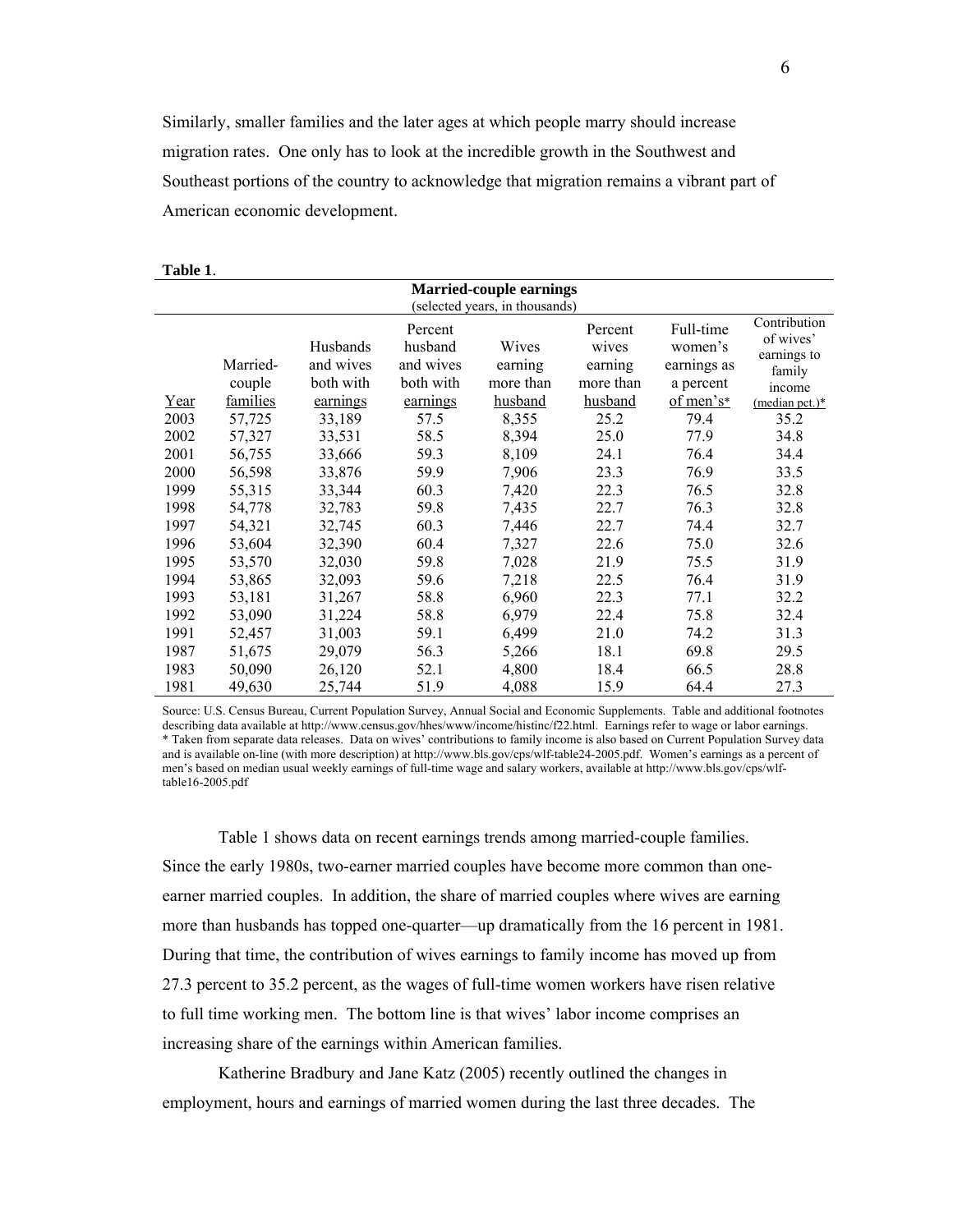literature on labor supply notes that married women's employment and labor force participation rates have risen in the post-war period along with women's education levels, employment opportunities, and wages. The labor supply literature relates these changes to a long list of possible reasons, including the introduction of the birth control pill, welldeveloped child care markets, less discrimination, rising skill levels among women, lower marriage rates, rising age at first marriage, less fertility, and child and family leave policies. Although Bradbury and Katz do not try to explain the changes in the contribution of women's earnings to households, the authors note that combining the rise in work and wages, married women's contribution to household earnings have risen dramatically. Among under-55 couples, the ratio of wives' labor earnings to husbands' labor earnings went from 0.14 at the start of the 1970s to 0.36 by the late 1990s. To the extent that the contributions of wives' earnings continues to rise, understanding how these changes lower aggregate migration will help characterize this source of aggregate labor market friction.

### **4. Data.**

 $\overline{a}$ 

 The 1996 and 2001 Survey of Income and Program Participation (SIPP) panels were combined for the empirical analysis, together creating a dataset of nearly 40,000 households observed at four-month intervals for up to four years. The survey contains detailed household and individual characteristics at a monthly frequency. Every four months a household is re-interviewed about the preceding four months. For the analysis below, each observation is based on the fourth month of the reference period, so that each household has three observations a year, spaced four months apart.<sup>[7](#page-8-0)</sup> Although the empirical models have been estimated on data that includes one-person households, the analysis below focuses on about 17,000 couples—defined as pairs of respondents who described themselves as married or as unmarried partners between the ages of 25 and 45, either same or opposite gender couples. Sample means and brief descriptions of the variables are shown in table 2.

 Geographic locations of households are observed by the survey staff at the initial interview date, follow-up interviews are sometimes done over the phone, and respondents fill in information for the missing months in between interviews. In addition, the SIPP makes an effort to follow movers and obtain an exit interview—which helps sort out migration and attrition. The quality of SIPP data for evaluating migration has been noted by Diana DeAre (1993) and Rebecca Clark and Alden Speare (1988). David Neumark and

<span id="page-8-0"></span><sup>7</sup> This avoids the well-known seam problem in the SIPP.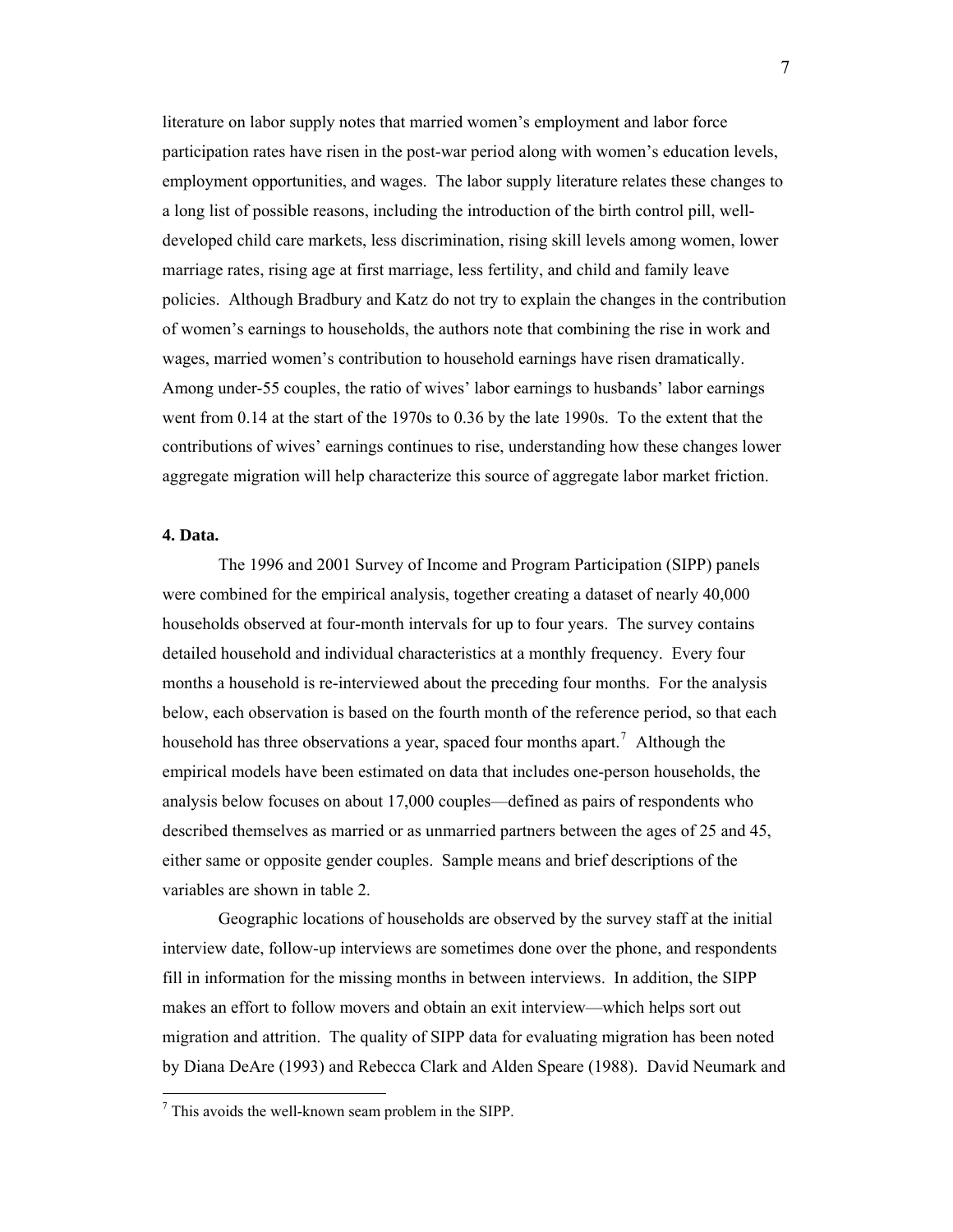Daiji Kawaguchi (2001) used the SIPP to evaluate attrition in the Current Population Survey, noting the SIPP staff's "substantial" efforts to follow movers. By comparison, publicly available data from the National Longitudinal Surveys and the Panel Study of Income Dynamics are released with a longer lag and do not include location information, (and when confidential access is granted, the remaining information provided can be limited).

| Sample means and variable descriptions               |      |          |                                                          |  |  |  |
|------------------------------------------------------|------|----------|----------------------------------------------------------|--|--|--|
| Variable                                             | Mean | St. Dev. | Description                                              |  |  |  |
| Lamove                                               | 0.01 | (0.092)  | Indicator for interstate move at time $t+1$              |  |  |  |
| Lmsqmove                                             | 0.02 | (0.124)  | Indicator move to another MSA at time $t+1$              |  |  |  |
| Index                                                | 0.33 | (0.331)  | Within-couple ratio of high to low earner's labor income |  |  |  |
| Duration (residence)                                 | 2.95 | (0.893)  | Log of length of time lived in state of residence        |  |  |  |
| Age                                                  | 3.55 | (0.172)  | Log age of male in couple or survey respondent           |  |  |  |
| Schild                                               | 0.60 | (0.489)  | $= 1$ if couple has a school age child                   |  |  |  |
| Owner                                                | 0.69 | (0.462)  | $= 1$ if couple is a homeowner                           |  |  |  |
| Unemp                                                | 0.05 | (1.018)  | Gap between state unemployment rate and national average |  |  |  |
| Vacancy                                              | 0.77 | (0.724)  | Conference Board Help Wanted Index $\div 100$            |  |  |  |
| Degree                                               | 0.36 | (0.481)  | $= 1$ if one spouse has college degree                   |  |  |  |
| Degree2                                              | 0.18 | (0.383)  | $= 1$ if both spouses have college degree                |  |  |  |
| <b>Black</b>                                         | 0.08 | (0.264)  | $= 1$ if one spouse is black                             |  |  |  |
| Hispanic                                             | 0.15 | (0.359)  | $= 1$ if one spouse claims Hispanic ethnicity            |  |  |  |
| Two work                                             | 0.68 | (0.465)  | $= 1$ if both spouses work one week during month or more |  |  |  |
| Pt                                                   | 0.40 | (0.490)  | $= 1$ if one spouse worked part time during month        |  |  |  |
| W/partner                                            | 0.09 | (0.293)  | Unmarried partner, same or opposite gender               |  |  |  |
| n: 17,018 couples contributing 106,400 observations. |      |          |                                                          |  |  |  |

(The MSA sub-sample has 10,522 couples contributing 62,357 observations.)

**Table 2**.

 $\overline{a}$ 

Notes: sample means are shown as of the end of the first wave, which would be the beginning of 1996, or the beginning of 2001 for each of the respective panels.

 The SIPP also has drawbacks. For example, weekly hours worked can not be easily tabulated, although part-time workers are identified. The panel nature of the data provides necessary pre-move characteristics, but suffers from sample attrition. Also, while every household has a state identifier, only a fraction of the survey respondents have their MSA status identified (an MSA sub-sample). Thus, the empirical framework models out of state moves (interstate migration) for the entire sample, and moves among states and MSAs for the MSA sub-sample.<sup>[8](#page-9-0)</sup>

The dependent variable in the empirical analysis is an indicator for a family move that represents the end of a spell of residence in the couple's initially observed location.

<span id="page-9-0"></span> $8$  The SIPP identifies the MSA for respondents in large states, but does not identify respondents by MSA for individuals in small states with few MSAs to inhibit the ability to track down survey respondents. Among states, North Dakota, South Dakota and Montana together are labeled with one state identifier, as are New Hampshire and Maine.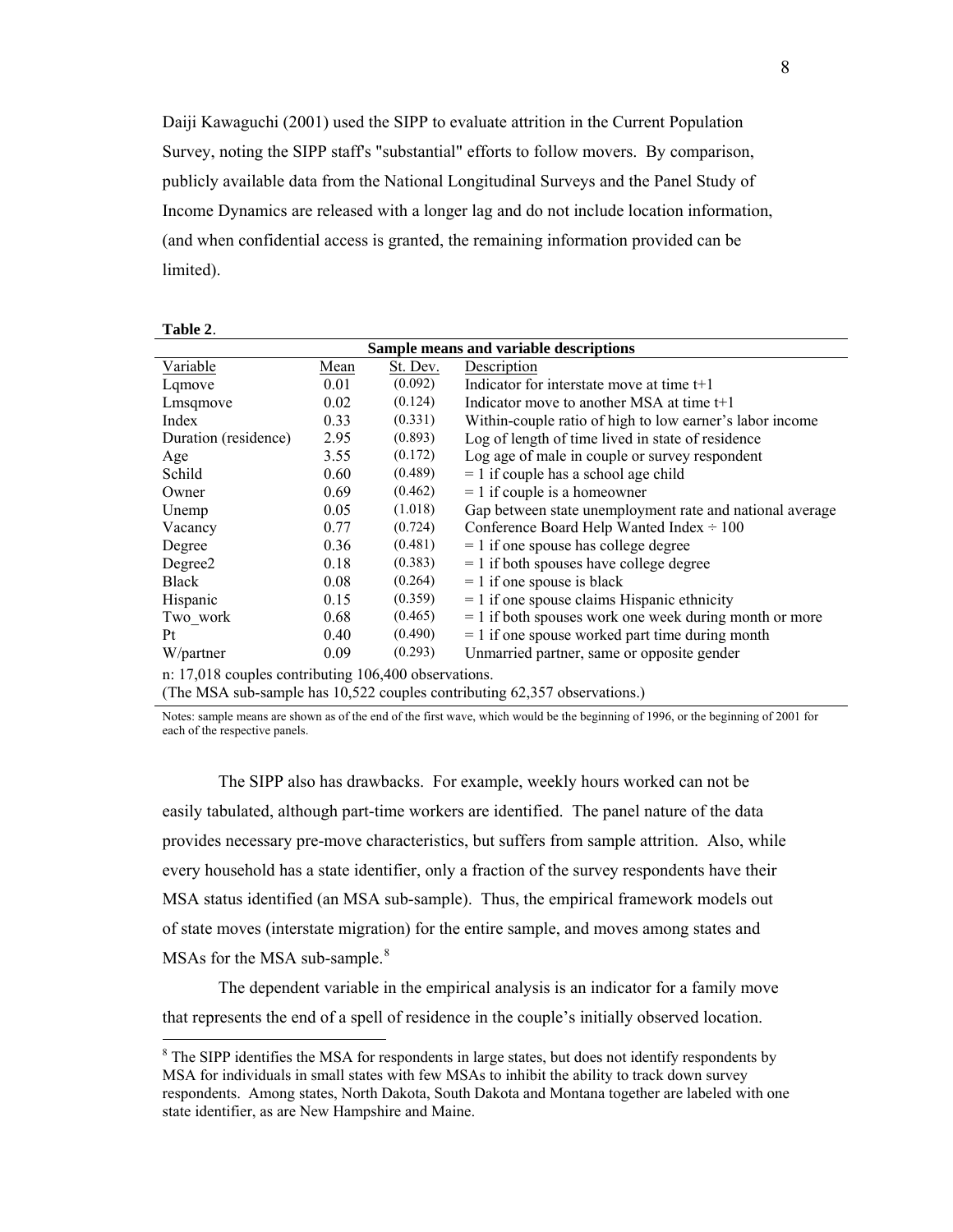Two types of moves are considered. First, an indicator variable "qmove" was set to equal one if a couple undertook a move that crossed state lines between survey interviews. Second, for the sub-sample for which MSA status is identified, an indicator variable "msqmove" was set to one if a couple in the MSA sub-sample relocated to outside their MSA of initial residence between survey interviews.

Note that in order to avoid the contemporaneous correlation between earnings and migration, the four-month lead of the moving indicator, labeled "lqmove" or "lmqmove," was used as the dependent variable in the empirical analysis. For example, people might quit a job prior to a move, thus influencing the contemporaneous relationship between the RHS variables and "qmove." Tests for Granger causality failed to show any significant relationship between the independent variables of interest and the variables "lqmove" nor "lmsqmove". In addition, there was little change in coefficient estimates whether a fourmonth lead of the migration indicator or an eight-month lead of the migration indicator was used as the dependent variable. Thus, the analysis assumes that there is no contemporaneous simultaneity between the lead of migration and relative earnings.

The independent variable of interest is the ratio of spouses' labor incomes. Presumably most asset income—stocks, bonds, dividends, and interest—is largely portable (although there are some exceptions like defined benefit plans which will be linked to an employer). In contrast, labor earnings usually require someone to show up somewhere, and thus require location decisions. The variable "index" is the ratio of the monthly earnings of the couple's "low" earner to the monthly earnings of the couple's "high" earner. In other words, the monthly earnings of the spouse who made less that month, was divided by the monthly earnings of the spouse who made more that month. The responses for the fourth month of the reference period (the month prior to the interview) were used. The variable ranges from a value of 0, which is a one-earner couple, to a value of 1, where each spouse has equal labor income. If both spouses have no labor income their index is assigned to be zero—they are not tied.

A variable reflecting spell duration, "duration", is defined as the number of years one of the couple's members has lived in the state of residence (the longer of the two) in which they are observed. The survey asks when people moved into their current state of residence, but not MSA. However, the duration variable will help control for the unobserved preferences for family networks and for being a long-time resident that likely contributes substantially to migration decisions, even though it is an imperfect control in the specifications for the MSA sub-sample. In addition, an indicator variable for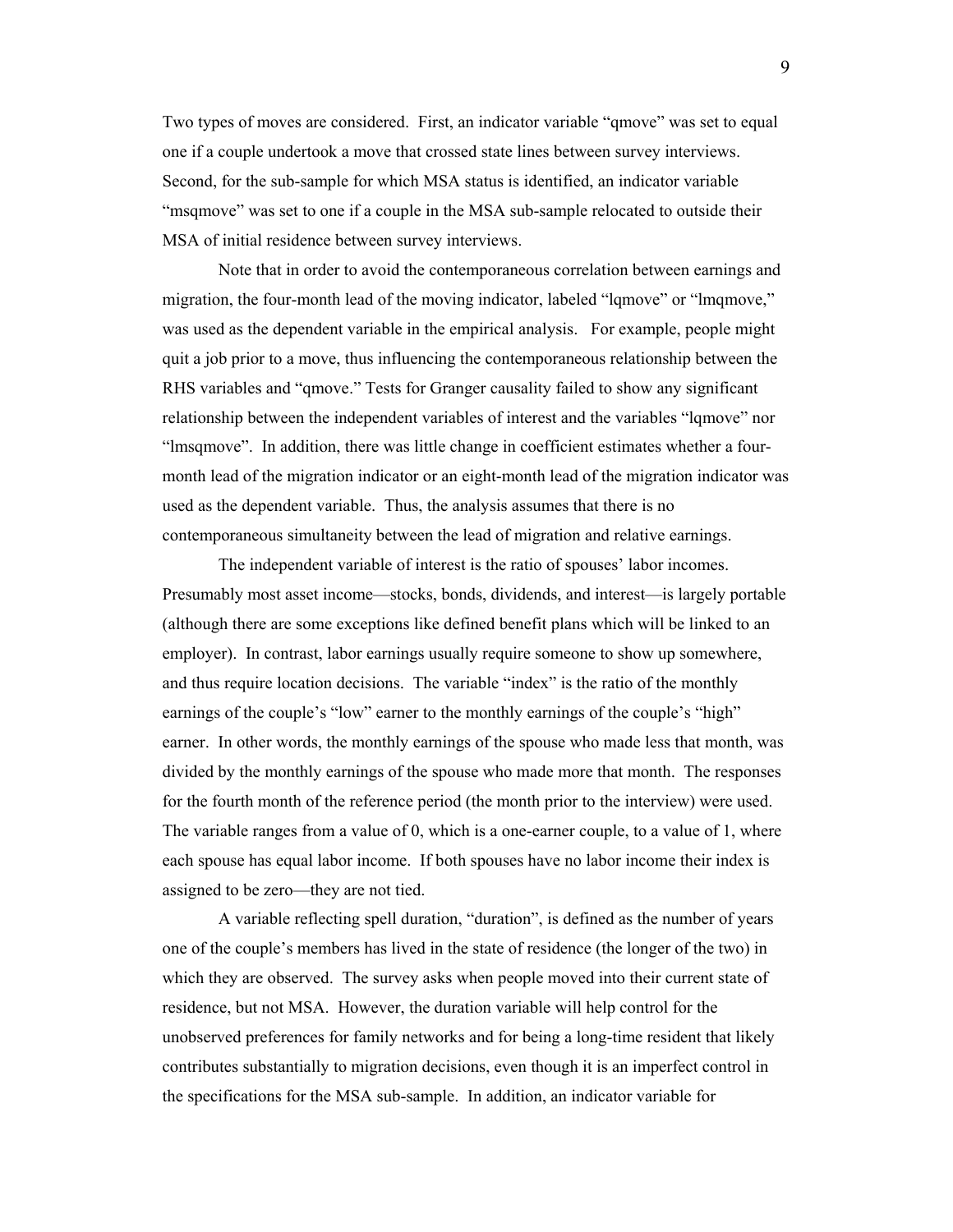homeownership models another important tie to a location. There are costs to buying and selling a home, and owning a home is an important signal that a couple is putting down roots. House prices were not considered.

The remaining variables used in the empirical model are shown in table 2. The specifications are parsimonious to lower the estimation burden, but do not ignore other influences. For example, the number of children did not contribute significantly to likelihood functions in the empirical analysis, conditional on having a school age child, and was excluded. Also, parameterizations of age, other than log-linear, made little difference in the empirical analysis. An indicator for "with partner" equals one if the couple identified each other as an "unmarried partner" in the household relationship field of the SIPP, and allows the analysis to include cohabiting and same-sex couples in addition to married couples. There are race indicators, and indicators for level of education of each spouse.

As will be discussed later, data on couples in which one member suffers an involuntary separation from an employer are used to construct spells of non-employment consecutive months without a job—in order to explore whether being tied to a location by a working spouse might prolong periods of non-employment for spouses exogenously separated from work due to a labor demand shock. Also, measures of income used in specification tests are deflated by the personal consumption expenditure deflator. Finally, the SIPP over-samples households in demographic groups that are likely to be program participants. However, the use of sample weights was inconsequential in several specifications so for simplicity the weights are not used.

#### **5. Empirical framework**

 The empirical models are semi-parametric hazard rate models and competing risks models that relate the migration indicator to spouses' relative labor incomes and other characteristics. The duration models are the dynamic extension of the static model which has been the workhorse of the migration literature. For example, the probability of moving is often modeled in a latent variable framework, where a probit equation relates an indicator variable, which equals one if someone moves, to observable characteristics. One recent example is Antonio Spilimbergo and Luis Ubeda (2004) who analyzed racial differences in migration propensities.

 Several economic models suggest that the relative earnings of spouses might influence household decisions more than simply the levels of earnings. For example,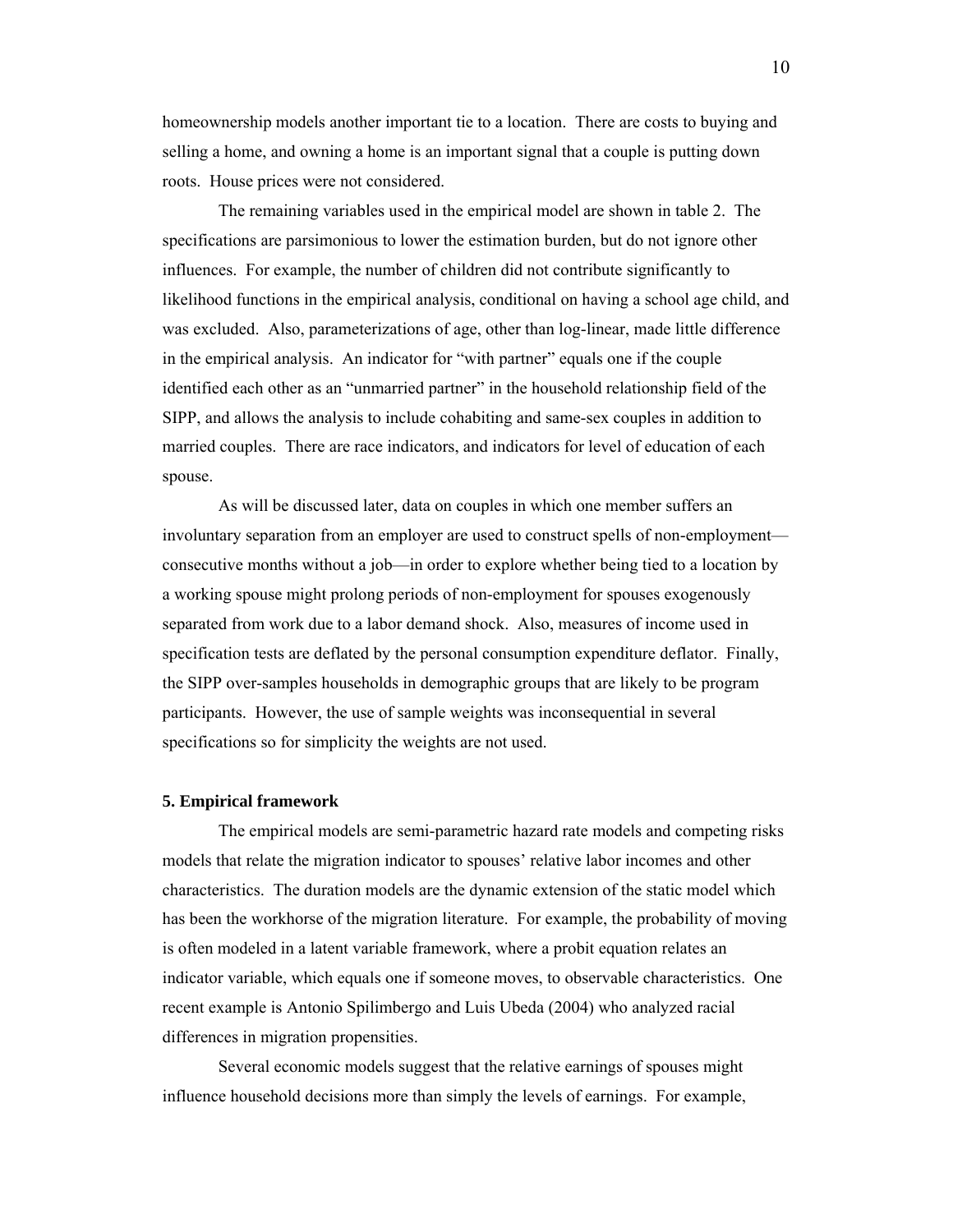Martin Browning, Francois Bourguignon, Pierre-Andre Chiappori and Valerie Lechene (1994) suggest a structural model of household allocation that differs from the basic neoclassical model of family labor supply by including a "sharing rule" that determines intra-household allocation based on relative incomes. The authors estimate the parameters of their structural model and reject the traditional model in which income among family members is pooled (and everyone's utility is maximized) in favor of their sharing rule in which decision "power" is weighted by relative income.

 Bargaining power is not the only mechanism through which relative earnings of spouses influences decisions. For example, Casey Mulligan and Yona Rubinstein (2006) use a model of household specialization to analyze the labor supply of married women.<sup>[9](#page-12-0)</sup> Their work shows that a substantial number of the features of the aggregate time series data on married women's labor supply can be explained by the ratio of wives' wages to husbands' wages. The wage ratio depends on household specialization, which, in turn, depends on which spouse has a comparative advantage at market work. Like labor supply, relocation might depend on whether that comparative advantage is great enough that moving for one spouse's career and not the other is optimal.

 The simplest migration decision, where the cost is the income forsaken due to relocation, will fix ideas. A household is considering a move in between two periods, *1* and 2, with a utility function  $U_t(q_t)$  in each period, defined over consumption (q) which is equal to total household income,  $I_t$ , in each period, and income  $w_m$  and  $w_f$  for each spouse (*m* and *f*). The objective function, with discount parameter,  $\delta$ , would be,  $V=U(q_1)+\delta U(q_2)$ , maximized subject to the income constraints:  $q_1 = I_1 \& q_2 = I_2$ . In the first period income is  $I_l = w_m + w_f$ .

 In the second period, assume that the gains to moving accrue to member *f*, who is offered some percentage increase (*α*) on her current income as a raise in order to induce the member to move to another location. Assume the other spouse, *m*, needs to forsake his income,  $w_m$ , in the second period if the move takes place. The probability of a move reduces to a simple function of relative incomes:

$$
Prob(Move=1) = f(w_m + w_f < w_f + \alpha w_f) \tag{1}
$$

$$
= f((w_m/w_f) < \alpha)
$$

<span id="page-12-0"></span><sup>&</sup>lt;sup>9</sup> See also John Pencavel (2004) for another recent contribution to the literature on specialization and relative wages of husbands and wives.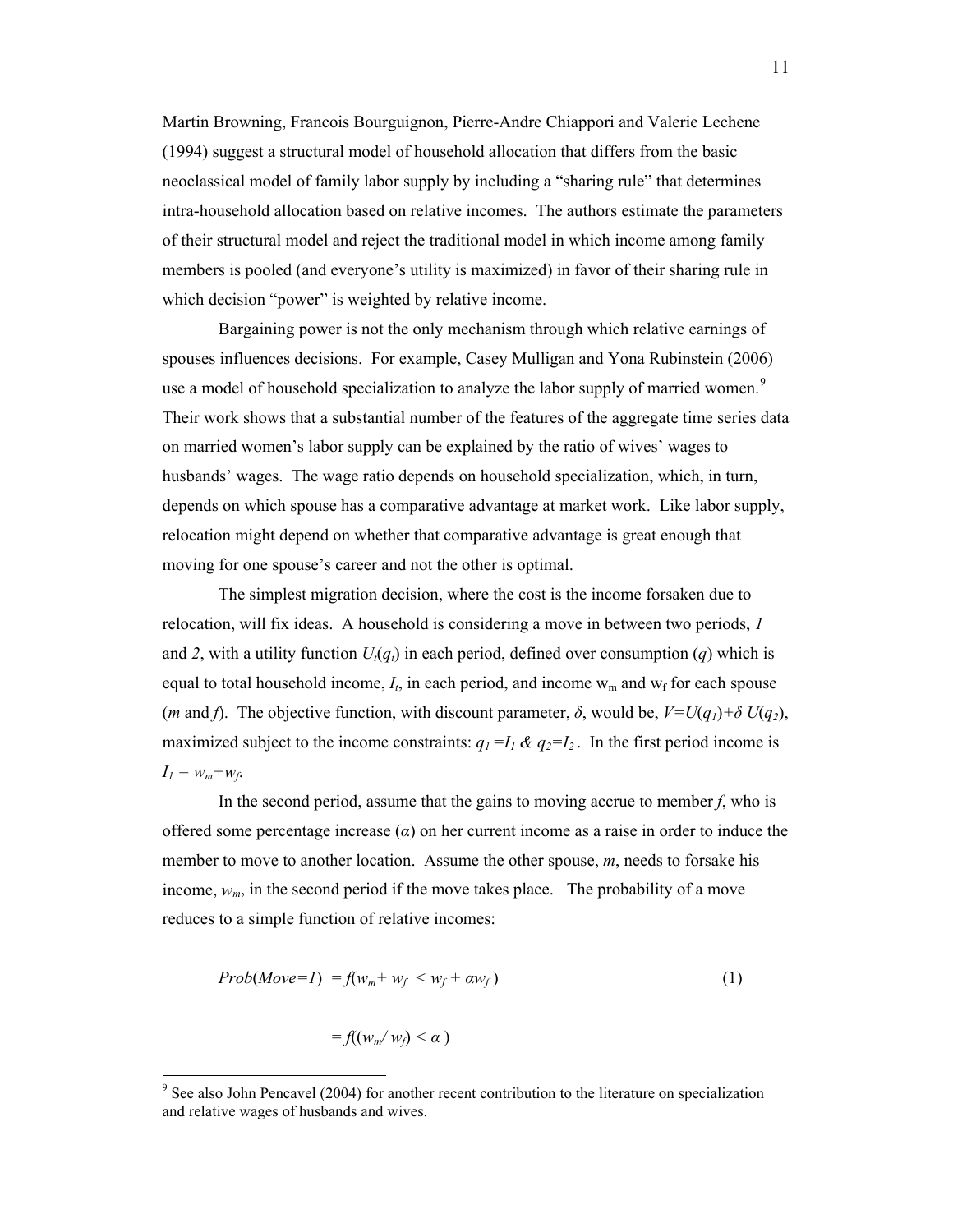The empirical model uses panel data so that migration propensities are estimated as a function of pre-move characteristics. However, moves out of state or out of an MSA may not be observed for individuals who leave the panel due to attrition. Although the results will reveal that attrition is playing little role, there is no way of knowing how sensitive the results are to panel attrition until its effect is estimated. Simply assuming that people who attrit are the same as people who are observed seems unsatisfactory when there is likely some correlation between migration and attrition. Thus a general model of transitions is written out that can be specified as either a model of the hazard rate of exit from current location, or a competing risks model that allows a spell to end in a move, attrition or neither—a right censored spell.

 The indicator variable reflecting a family's (*f*) migration decision, *movef*, is a function of the spouses' wage ratio and observable characteristics interpreted as the costs of moving. An error term, *εt*, could be interpreted as an exogenous shock to the couple each period that reflects their draw from a distribution of wage offers. The probability of a move, or more specifically, the probability of a transition from one location to another, at time *t*, is approximated by the following transition rates:

$$
Pr(move_{t,f} > 0) = Pr(\varepsilon_{t,f} > -(\beta_1 X_{t,f} + \alpha \delta_f)) = \lambda(t | \delta_f)
$$
 (2)

 If *ε<sup>t</sup>* follows a log weibull distribution (type I extreme value) the transition rate equations are logistic regressions. The empirical framework is an approximation to the structural decision which relates relocation to observed costs, observed characteristics, uncorrelated unobserved costs, *εt,f*, and all the couple-specific persistent costs and characteristics,  $\delta_f$ . The matrix *X* includes the following controls representing the costs and benefits of migration: the wage ratio ("index"), age, school-age children, home ownership, unemployment, job vacancies, education, race, couple type, and the duration of residence in that U.S. state—all described in section 4 and table 2.

 The problem of attrition stems from an "unmeasured risk factor". For example, an estimate of the effect of relative earnings on migration is likely to be biased upward if spouses with more equal earnings are more responsible, and thus less likely to attrit, but are thus systematically more likely to be observed migrating. The solution to this problem is similar to relaxing the independence of irrelevant alternatives (IIA) assumption in the multinomial logit model. Under IIA, if we have three outcome possibilities, and each are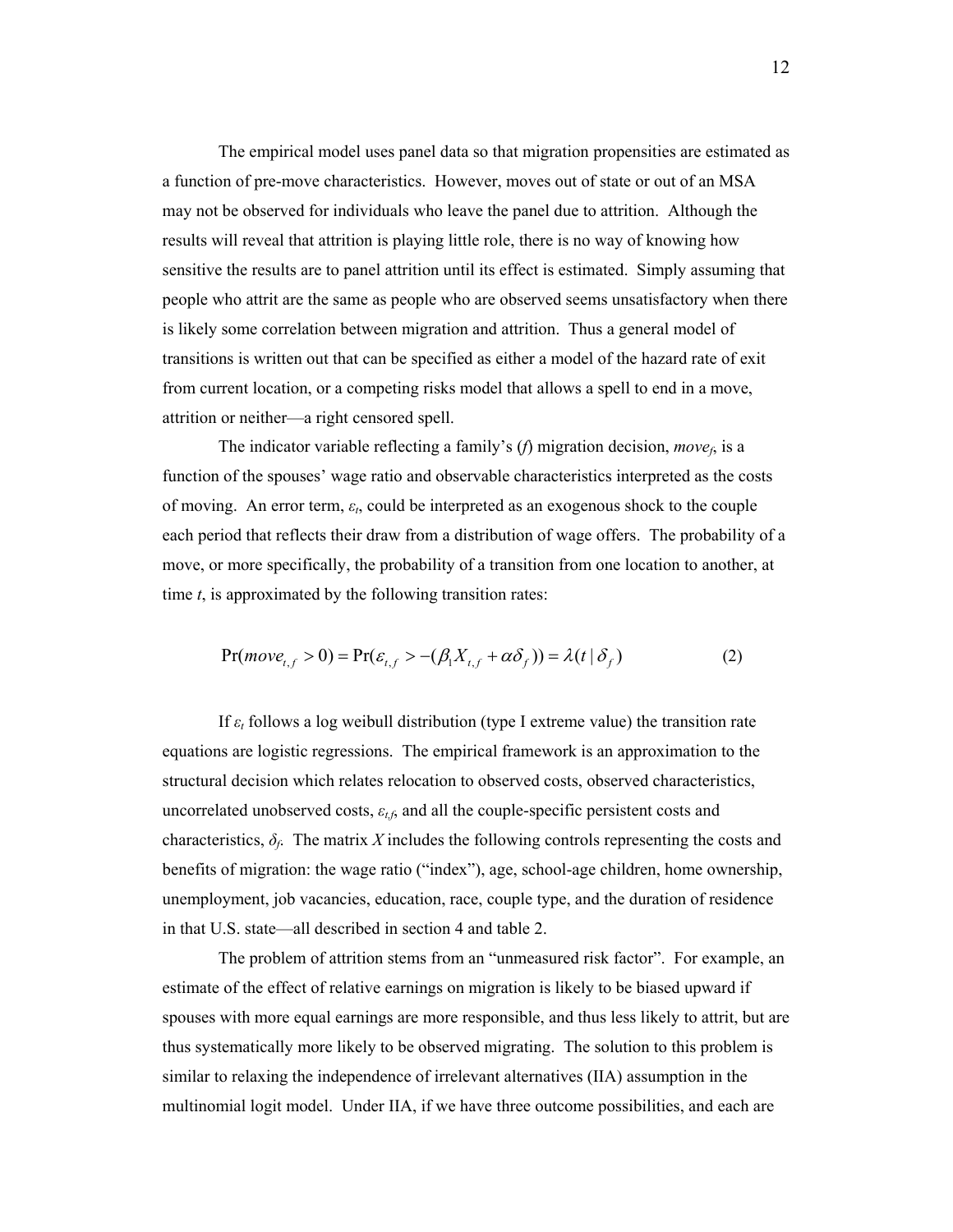generated by an independent stochastic process, then the ratio of the probabilities of being in any two states will not depend on even the existence of the third or remaining state. If the characteristics of the third state change, this will not influence the relative probabilities of the two other states. In order to allow the probability of migration to depend on the probability of attriting, the empirical framework adds a random effect to represent the unmeasured risk factor which models the correlation across the processes. More specifically, a random effect is added to each stochastic process, migration and attrition, but the pairs of values of the realized random effects are drawn from a joint distribution where the correlation relating the marginal distributions is freely estimated. Thus, the IIA's independence assumption is relaxed, and through the unobserved heterogeneity, the features of each process can influence the relative probability of the other outcomes.

 This method of handling panel data attrition was originally proposed by Daniel Hill (1994) who elaborated on the specification in several papers. Although Hill assumed a Gumbel's Type B bivariate extreme-value distribution, one specification employed below assumes a discrete distribution for the joint distribution of the random effect. The mass points and probabilities of the joint distribution are estimated along with the coefficients in the likelihood function.<sup>[10](#page-14-0)</sup> This specification was used on the MSA subsample. Because of difficulty in evaluating the likelihood on the full sample, however, a normal distribution was imposed on the unmeasured risk factor and Gaussian quadrature was used to evaluate the integral over the distribution of the random effect.<sup>[11](#page-14-1)</sup> As Hill (1994) notes, period-byperiod correlation between the two stochastic processes could be identified (in other words the correlation parameter of a bivariate distribution). However, the computational demands are already substantial and the correlation parameter is assumed to be constant for all periods, *t=1,…,T*.

 To clarify the specification, in the case of attrition, define two types of transition rates, moving (*m=2*) and attrition (*m=1*):

$$
\lambda_m(t \mid \delta_{m,f}) = \exp(-y_{m,f}(t))(1 - \sum_{m=1}^2 \exp(-y_{m,f}(t)))^{-1}
$$
 (3)

where:

$$
y_{m,f} = \beta_m X_{m,f} + \gamma'_m f(t) + \delta_{m,f}
$$
 (4)

<span id="page-14-0"></span> $10$  Similar integration in duration models has been described by James J. Heckman and Burton Singer (1984a,1984b) and David M. Blau (1994). A related multiple state transition framework is detailed by Nancy Brandon Tuma and Philip K. Robins (1980).

<span id="page-14-1"></span> $11$  The Newton-Raphson algorithm and description of the integration are discussed in Sophia Rabe-Hesketh, Anders Skrondal and Andrew Pickles (2005).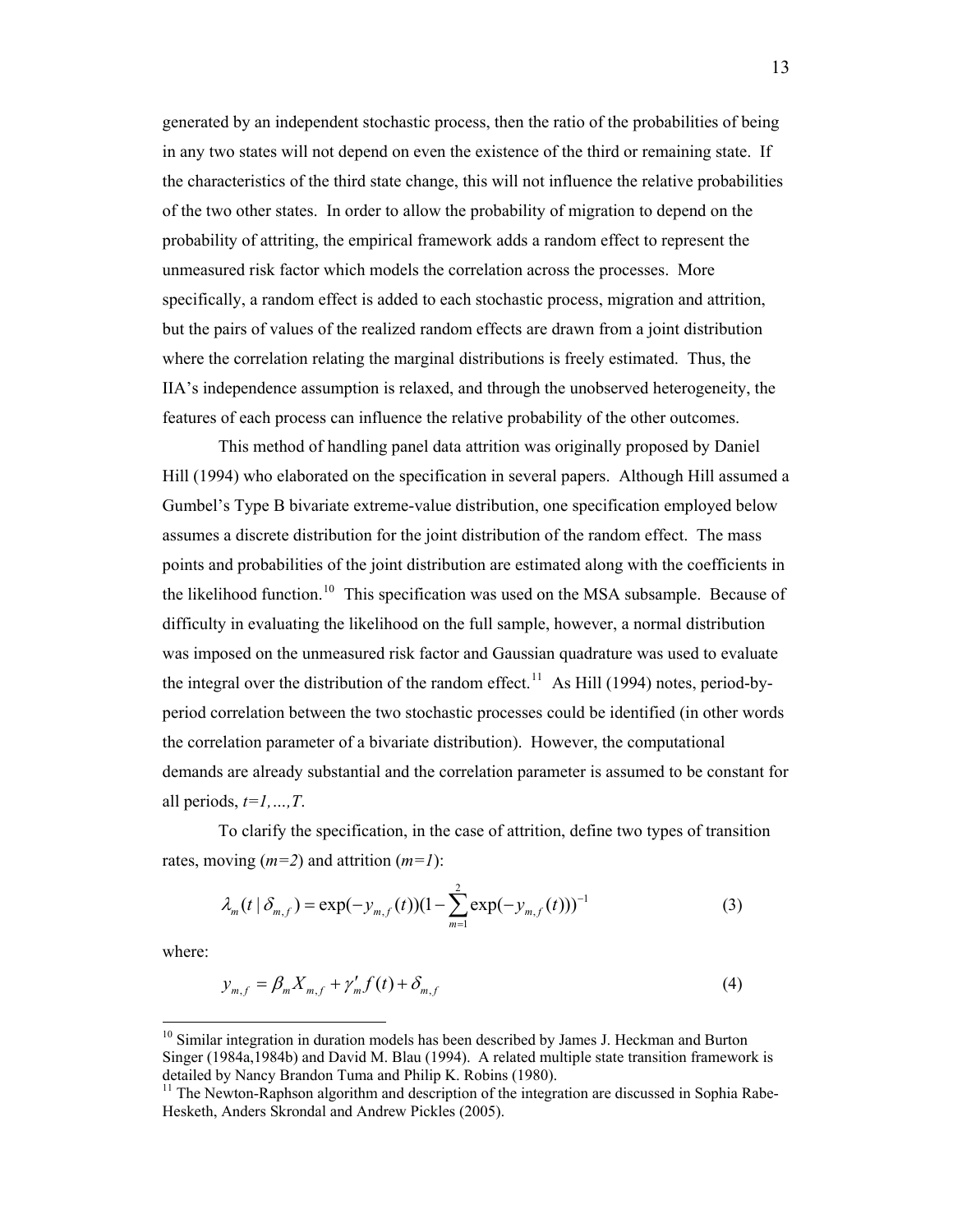Equations (3) and (4) are the result of rewriting (2) using the distributional assumption.

 Define the probability of not transitioning to a new location or out of the sample as  $\lambda_0$ , one minus the probability of the other options:

$$
\lambda_0(t \mid \delta_{m,f}) = 1 - \lambda_1(t \mid \delta_{1,f}) - \lambda_2(t \mid \delta_{2,f})
$$
\n<sup>(5)</sup>

or:

$$
\lambda_0(t \mid \delta_{m,f}) = (1 - \sum_{m=1}^{2} \exp(-y_{m,f}(t)))^{-1}
$$
\n(6)

The survivor function, the joint probability of not having yet left the sample due to attrition and prior to any move is given by:

$$
S_0(t | \delta_{m,f}) = \prod_{k=t_0}^{K_f} \lambda_0(k | \delta_{m,f})
$$
 (7)

The contribution to the likelihood function, of a spell that ends in a move is given by:

$$
f_m(t | \delta_{m,f}) = \lambda_2(t | \delta_{2,f}) \prod_{k=t_0}^{K_f} \lambda_0(k | \delta_{m,f})
$$
\n(8)

Then, the joint probability of remaining in the sample and then attriting prior to censoring, conditional on the unobserved heterogeneity is given by:

$$
\lambda_1(t \,|\, \delta_{1,f}) S_0(t \,|\, \delta_{m,f}) = \lambda_1(t \,|\, \delta_{1,f}) \prod_{k=t_0}^{K_f} \lambda_0(k \,|\, \delta_{m,f}) \tag{9}
$$

Finally, the contribution to the likelihood function of an observed mover:

$$
L(t) = \int_{-\infty}^{\infty} f_m(t \mid \delta_{m,f}) S_0(t \mid \delta_{m,f}) dG(\delta_1, \delta_2)
$$
 (10)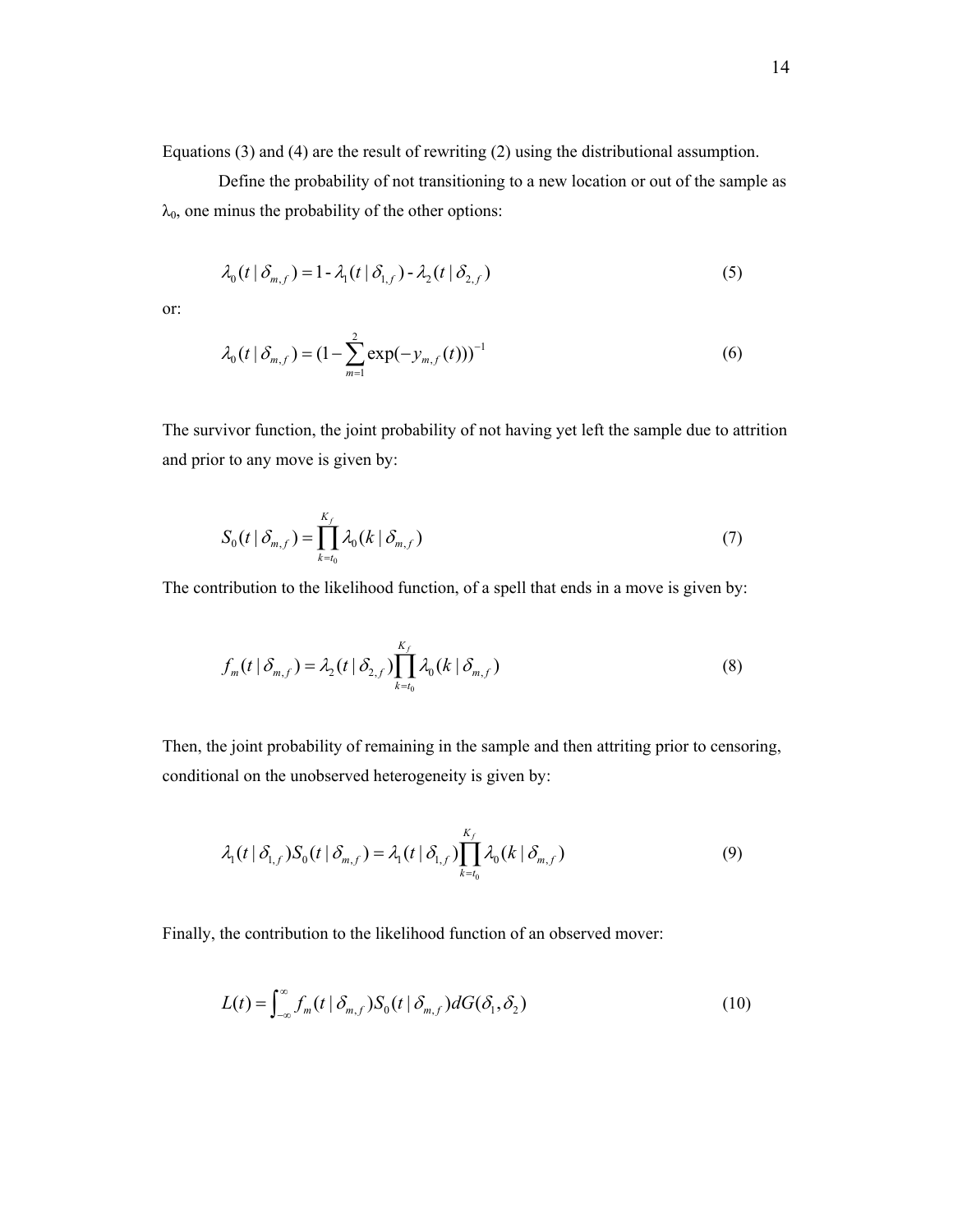where  $G(\delta_1, \delta_2)$  is the joint distribution of the heterogeneity parameters, with unrestricted variance and correlation parameter, *rho*. The specifications include a constant, and the nonparametric heterogeneity distribution is assumed to be mean zero for identification.

 The costs of moving parameterized in the matrix *X* in (2) are assumed to include a function of the duration of time spent in the state of residence  $(f(t))$  in equation (4)). Following John Ham and Robert Lalonde (1996) and Steven Nickell (1979), duration is parameterized within the equations for the transition rates  $\lambda(t)$  as a polynomial, in this case a cubic polynomial.<sup>[12](#page-16-0)</sup> The variation in durations, the lengthy gap between what would be long and short spells, and the computational burden made a simple functional form more attractive than nonparametric estimation of the baseline hazard, as proposed by Bruce Meyer (1990), or grouping durations in the estimation as in John Newman and Charles McCulloch (1984). However, the model allows spell length to influence the hazard, which produces a declining hazard rate over most spell durations or duration dependence. Presumably, a household's preferences for staying in the initial location are reflected in the duration dependence, which is identified by the panel nature of the data and the functional form assumption.

 In addition, initial conditions are ignored even though all spells are in progress. Although the distribution of couples across locations may have some second-order effect on the results, the initial conditions problem in this context is not the same as in the context of unemployment durations, where stock sampling causes a sample selection problem based on who has or has not exited—a certain type of person is more likely to be sampled because they are more likely to have long spells. In migration, everyone needs to start somewhere. Unobserved preferences for starting location that are reflected in the duration of residence will be captured by the duration polynomial.

 The estimate of interest is the coefficient on the variable "index", the ratio of labor earnings, in the matrix *X*. As discussed earlier, contemporaneous feedback from the migration indicator to the variable "index" was ruled out with tests for Granger causality. However, decisions on labor supply may be forward looking and thus "index" may be endogenous. Some couples may have only one earner because they know they are going to move, which might influence this relationship. However, if that were true, why would a couple forsake current period labor earnings even if that income stream would be lost later?

<span id="page-16-0"></span><sup>&</sup>lt;sup>12</sup> Curtis Eberwein, Ham and Lalonde (2002) propose adding higher order polynomial terms until the model fit fails to show much improvement. In the results below, the addition of the cubic term to the polynomial did not significantly increase the model fit.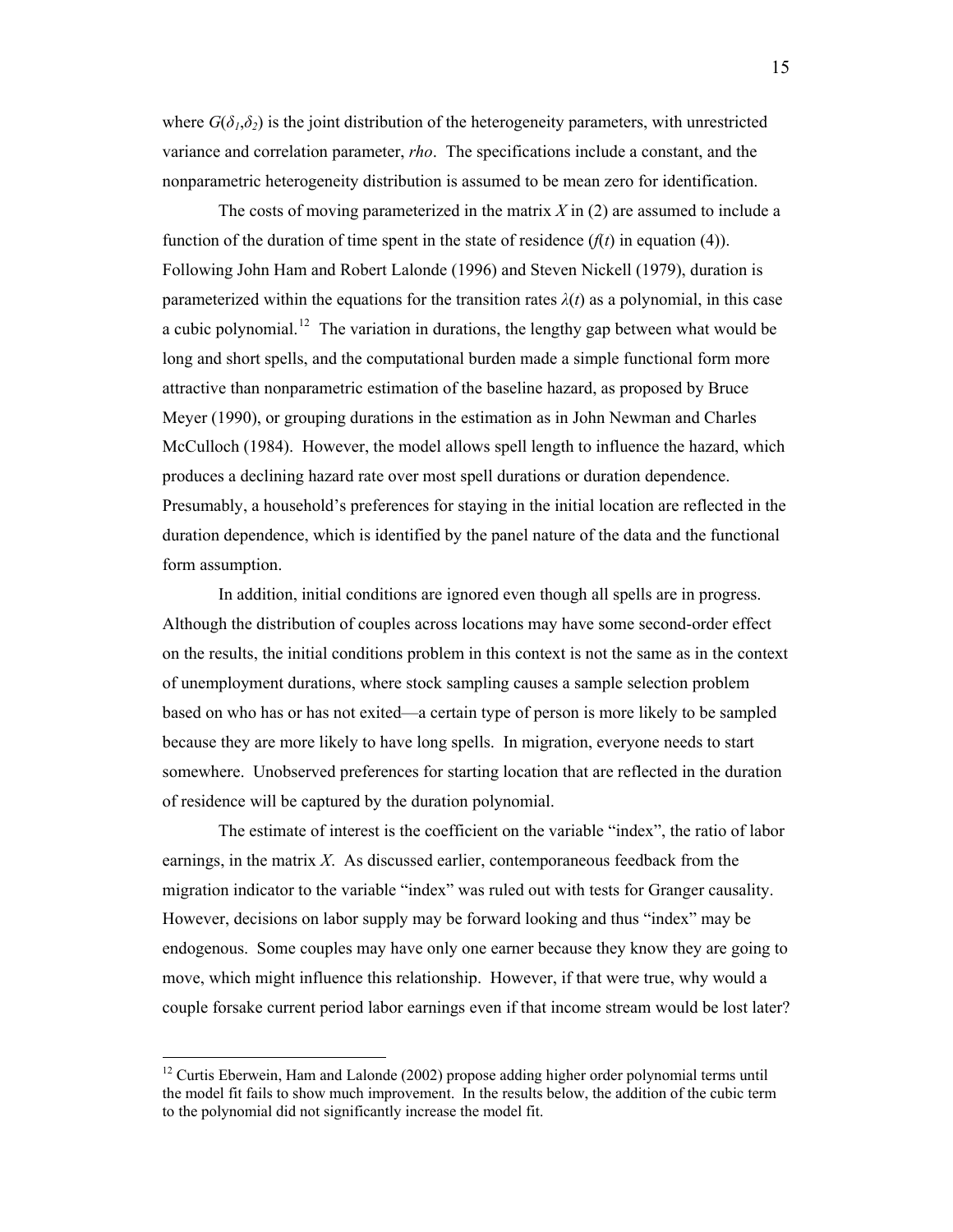This kind of foresight implies the couple was not optimizing in the first place. The endogeneity problem would stem from a couple being a highly mobile "type" and the influence of past mobility might have lowered the current value of the variable "index" which then would predict high mobility, but which would instead be the result of the couple's "type." As a test of the correlation between "index" and this type of permanent characteristic, the wage ratio "index" passed a Hausman test for exogeneity from the random effects. For the test, the dependent variable was the migration indicator, and the specification included only the variable "index". Estimates of both random and fixed effects specifications produced almost no difference in the coefficient estimates and the Chi-squared test statistic was zero at two decimal places. With contemporaneous simultaneity ruled out, and to the extent that the aggregate changes in spousal earnings equality have been driven by exogenous influences, the empirical framework will provide an accurate assessment of the influence of the changes in family labor supply, specialization and the importance of partners' earnings on migration.

#### **6. Empirical results**

 Two sets of estimates are presented. The hazard model parameter estimates are shown in table 3 and the competing risks model estimates are shown in table 4. In columns (1) and (2) of table 3, basic hazard rate specifications are shown for interstate migration and MSA migration, respectively. In columns (3) and (4) an indicator for a two-earner couple is added to the specifications. Table 4 shows the results when attrition is modeled, and column (1) contains the results for the model of interstate migration using the full sample, and column (2) contains the results for the model of MSA migration using the MSA sub-sample. Standard errors are in parentheses. For the wage ratio, denoted "index", a marginal effect is also shown. The marginal effect was calculated by resetting the variable "index" to one, integrating over the heterogeneity distribution to compute the sample predictions, then resetting the variable "index" to zero, and integrating again to compute new predicted probabilities. The differences in the predicted probabilities are the marginal effects.

 On balance, the coefficient estimates are reasonable, consistent with theory, and consistent with the literature. The educated are more likely to move.<sup>[13](#page-17-0)</sup> Homeowner's are less likely to move—either because preferences to stay in one place are correlated with owning a home, or because the costs of moving are higher for homeowners. Not

<span id="page-17-0"></span><sup>&</sup>lt;sup>13</sup> See Aba Schwartz (1976).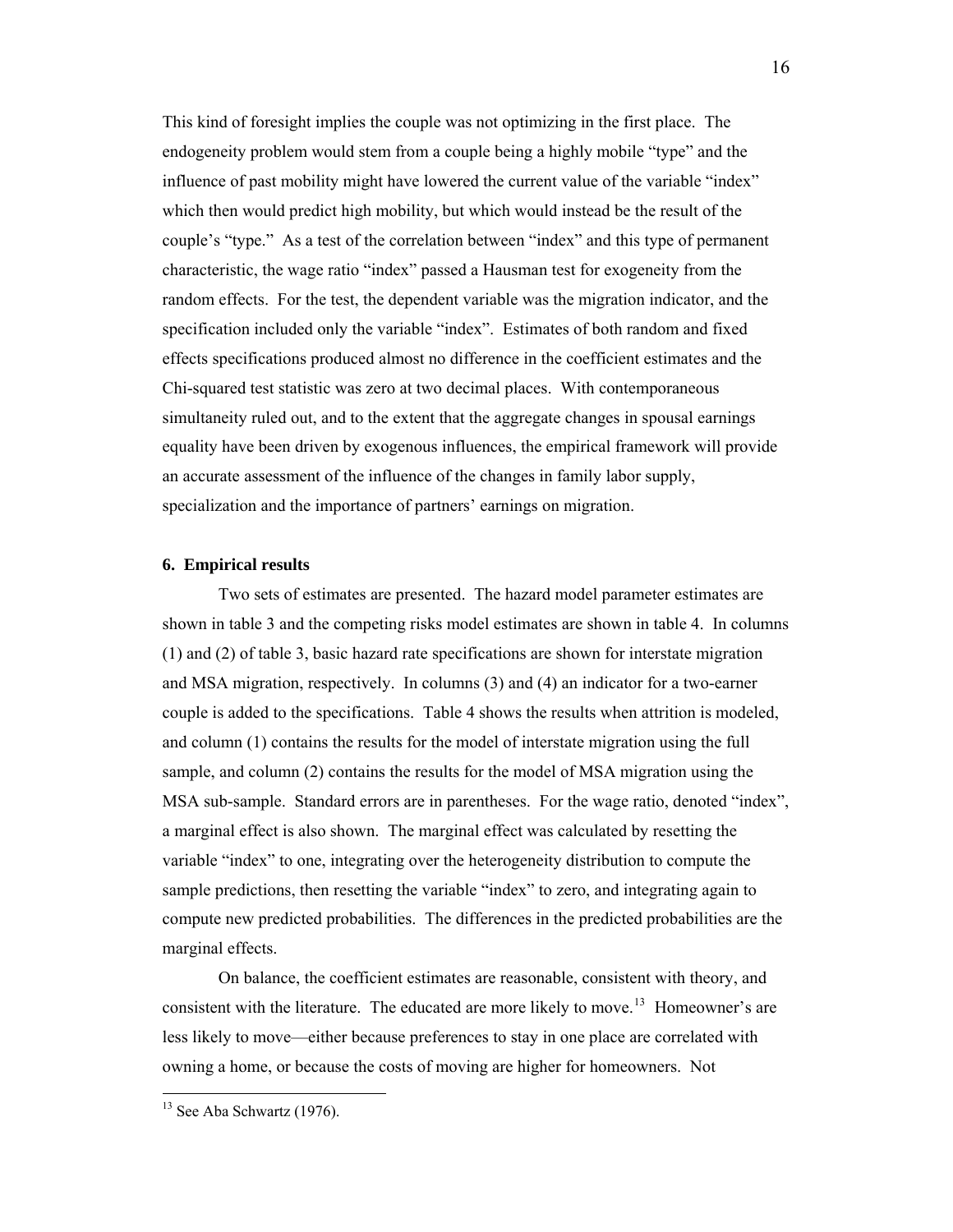| anıe |  |
|------|--|

|                         | 1 avit J.<br><b>Model results</b> |                       |                     |                       |  |  |  |
|-------------------------|-----------------------------------|-----------------------|---------------------|-----------------------|--|--|--|
|                         | $\overline{1}$                    | $\overline{2}$        | $\overline{3}$      | $\overline{4}$        |  |  |  |
|                         | Migrate                           | Migrate               | Migrate             | Migrate               |  |  |  |
| Outcome:                | (Interstate)                      | (MSA)                 | (Interstate)        | (MSA)                 |  |  |  |
| Variable:               |                                   |                       |                     |                       |  |  |  |
| Index                   | $-0.614**$                        | $-0.356$ **           | $-0.391$ **         | $-0.361$ **           |  |  |  |
| (stat. er.)             | (0.123)                           | (0.088)               | (0.123)             | (0.120)               |  |  |  |
| P >  z                  | 0.000                             | 0.000                 | 0.018               | 0.003                 |  |  |  |
| dy/dx                   | $-0.0034$                         | $-0.0067$             | $-0.0022$           | $-0.0069$             |  |  |  |
| Two work                |                                   |                       | $-0.224$ **         | 0.006                 |  |  |  |
| (std. er.)              |                                   |                       | (0.111)             | (0.081)               |  |  |  |
| Duration (residence)    | $-0.173$                          | $-0.364$ **           | $-0.165$            | $-0.364$ **           |  |  |  |
|                         | (0.191)                           | (0.093)               | (0.192)             | (0.093)               |  |  |  |
| Duration <sup>^2</sup>  | $-2.085$ <sup>*</sup>             | 0.062                 | $-2.149*$           | 0.062                 |  |  |  |
|                         | (1.238)                           | (0.198)               | (1.252)             | (0.198)               |  |  |  |
| Duration <sup>^</sup> 3 | 0.237                             | 0.047                 | 0.247               | 0.047                 |  |  |  |
|                         | (0.231)                           | (0.038)               | (0.234)             | (0.038)               |  |  |  |
| Age                     | $-0.942**$                        | $-1.205***$           | $-0.938***$         | $-1.205***$           |  |  |  |
|                         | (0.269)                           | (0.193)               | (0.271)             | (0.193)               |  |  |  |
| Schild                  | $-0.165$ <sup>*</sup>             | $-0.135***$           | $-0.167$ *          | $-0.134$ **           |  |  |  |
|                         | (0.088)                           | (0.064)               | (0.089)             | (0.064)               |  |  |  |
|                         | $-0.894$ **                       | $-1.349$ **           | $-0.889**$          | $-1.349$ **           |  |  |  |
| Owner                   | (0.090)                           |                       |                     |                       |  |  |  |
|                         | $-0.041$                          | (0.071)<br>$0.083***$ | (0.092)<br>$-0.043$ | (0.071)<br>$0.083***$ |  |  |  |
| Unemp                   |                                   |                       |                     |                       |  |  |  |
|                         | (0.039)                           | (0.029)<br>$2.502**$  | (0.039)             | (0.029)               |  |  |  |
| Vacancy                 | $-0.029$                          |                       | $-0.014$            | $2.501**$             |  |  |  |
|                         | (0.213)                           | (0.197)               | (0.217)             | (0.197)               |  |  |  |
| Degree                  | $0.710^{**}$                      | $0.242$ <sup>**</sup> | $0.725***$          | $0.241$ **            |  |  |  |
|                         | (0.104)                           | (0.077)               | (0.106)             | (0.077)               |  |  |  |
| Degree2                 | $0.225***$                        | $0.182\sp{*}$         | $0.223***$          | $0.182***$            |  |  |  |
|                         | (0.107)                           | (0.086)               | (0.108)             | (0.086)               |  |  |  |
| <b>Black</b>            | 0.150                             | $-0.119$              | 0.147               | $-0.119$              |  |  |  |
|                         | (0.154)                           | (0.110)               | (0.155)             | (0.110)               |  |  |  |
| Hispanic                | $-0.460$ **                       | $-0.130*$             | $-0.481$ **         | $-0.129$ <sup>*</sup> |  |  |  |
|                         | (0.127)                           | (0.077)               | (0.129)             | (0.077)               |  |  |  |
| W/partner               | $-0.549$ **                       | $-0.296$ **           | $-0.551$ **         | $-0.296$ **           |  |  |  |
|                         | (0.167)                           | (0.108)               | (0.169)             | (0.108)               |  |  |  |
| Constant                | $-5.086$                          | 0.228                 | $-5.121$            | 0.227                 |  |  |  |
|                         | (230.3)                           | (0.681)               | (226.8)             | (0.681)               |  |  |  |
| Mass points             | $(-7.40, 6.25)$                   | $(-0.38, 0.55)$       | $(-6.85, 6.38)$     | $(-0.37, 0.57)$       |  |  |  |
| Variance                | 46.26                             | 0.211                 | 43.7                | 0.207                 |  |  |  |
| Probabilities $(1,2)$   | (0.46, 0.54)                      | (0.59, 0.41)          | (0.48, 0.52)        | (0.61, 0.39)          |  |  |  |
| Covariance $(2,1)$      |                                   |                       |                     |                       |  |  |  |
| L:                      | $-4,147.23$                       | $-6,147.01$           | $-4,145.10$         | $-6,147.01$           |  |  |  |
| N:                      | 106,400                           | 62,357                | 106,400             | 62,357                |  |  |  |

Notes: \*\*Significant at the 5 percent level. \* Significant at the 10 percent level. Standard errors are shown in parentheses. Columns one and two show coefficient estimates of hazard rate models of the probability of moving conditional on the spell of not moving/ Columns three and four show competing risks models that allow one outcome to be attrition in addition to migration.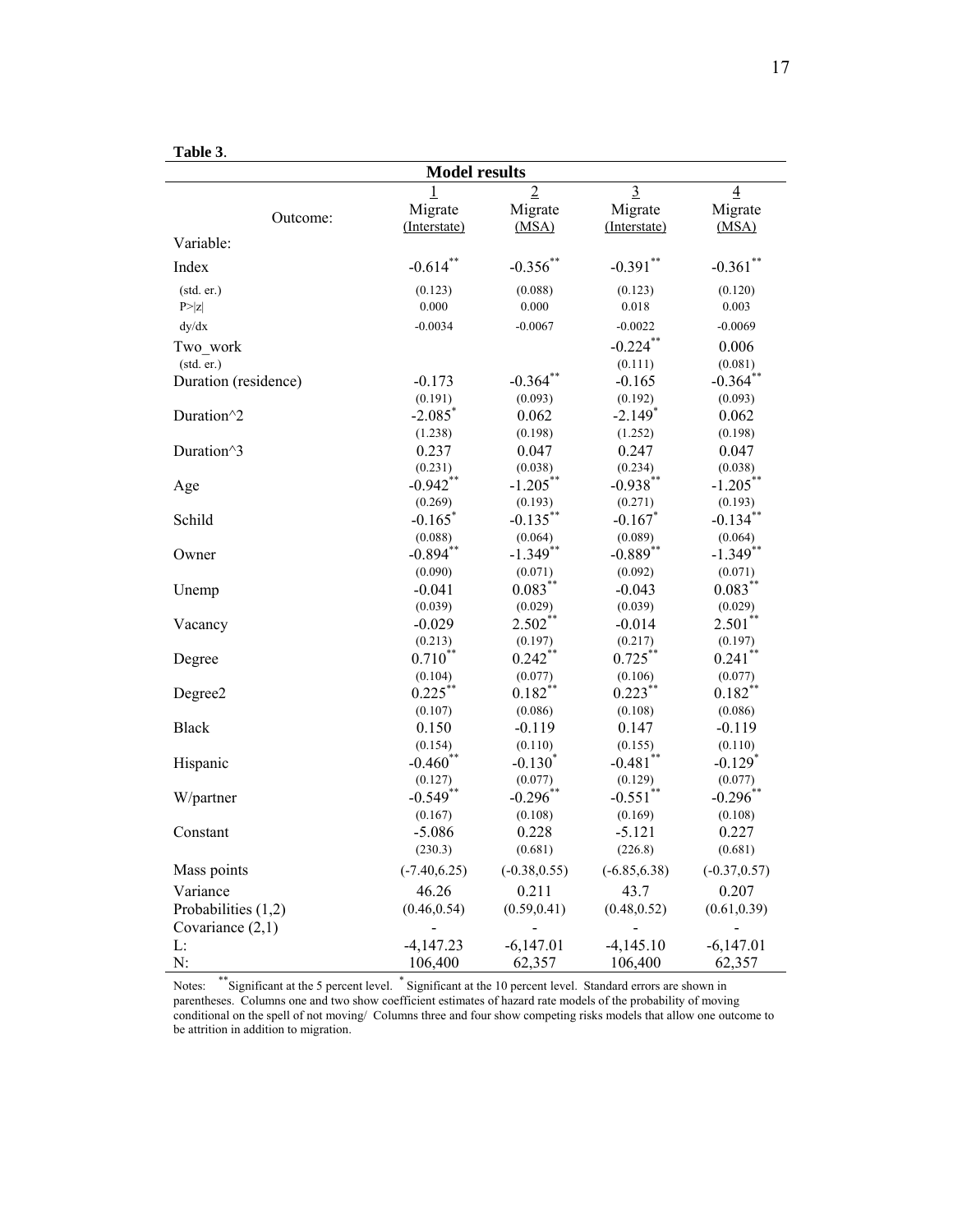| ۱<br>m |  |
|--------|--|
|--------|--|

| Model results: with attrition |                               |              |                 |                        |  |  |  |
|-------------------------------|-------------------------------|--------------|-----------------|------------------------|--|--|--|
|                               | $\overline{2}$<br>$\mathbf 1$ |              |                 |                        |  |  |  |
| Outcome:                      |                               | Migrate      |                 | Migrate                |  |  |  |
|                               | <b>Attrit</b>                 | (Interstate) | Attrit          | (MSA)                  |  |  |  |
| Variable:                     |                               |              |                 |                        |  |  |  |
| Index                         | $-0.141$ <sup>*</sup>         | $-0.622$ **  | $-0.140$        | $-0.356$ **            |  |  |  |
| (stat. er.)                   | (0.066)                       | (0.122)      | (0.098)         | (0.086)                |  |  |  |
| P >  z                        | 0.032                         | 0.000        | 0.151           | 0.000                  |  |  |  |
| dy/dx                         | $-0.0020$                     | $-0.0036$    | $-0.0017$       | $-0.0072$              |  |  |  |
| Duration (residence)          | $-0.917$                      | $-0.144$     | 0.067           | $-0.381$ **            |  |  |  |
|                               | (0.095)                       | (0.190)      | (0.152)         | (0.094)                |  |  |  |
| Duration <sup>^2</sup>        | $-0.096$                      | $-1.927$     | $-0.162$        | 0.080                  |  |  |  |
|                               | (0.233)                       | (1.257)      | (0.359)         | (0.192)                |  |  |  |
| Duration^3                    | 0.099                         | 1.854        | $-0.036$        | 0.053                  |  |  |  |
|                               | (0.043)                       | (2.369)      | (0.066)         | (0.038)                |  |  |  |
| Age                           | $-0.024$                      | $-0.093**$   | 0.008           | $-1.180$ <sup>**</sup> |  |  |  |
|                               | (0.015)                       | (0.027)      | (0.249)         | (0.186)                |  |  |  |
| Schild                        | $-0.217$ **                   | $-0.186$ **  | $-0.154$        | $-0.143$ **            |  |  |  |
|                               | (0.050)                       | (0.087)      | (0.076)         | (0.062)                |  |  |  |
| Owner                         | $-0.434$ **                   | $-0.891**$   | $-0.460$ **     | $-1.323$ **            |  |  |  |
|                               | (0.053)                       | (0.095)      | (0.088)         | (0.062)                |  |  |  |
| Unemp                         | $-0.026$                      | $-0.046$     | $-0.009$        | $0.080**$              |  |  |  |
|                               | (0.022)                       | (0.039)      | (0.035)         | (0.028)                |  |  |  |
| Vacancy                       | 0.573                         | 0.070        | $0.609**$       | $2.422$ **             |  |  |  |
|                               | (0.123)                       | (0.215)      | (0.204)         | (0.184)                |  |  |  |
| Degree                        | $-0.235***$                   | $0.674***$   | $-0.187**$      | $0.231***$             |  |  |  |
|                               | (0.063)                       | (0.107)      | (0.094)         | (0.075)                |  |  |  |
| Degree2                       | $-0.034$                      | $0.213***$   | $-0.091$        | $0.175***$             |  |  |  |
|                               | (0.079)                       | (0.106)      | (0.112)         | (0.083)                |  |  |  |
| <b>Black</b>                  | $0.335***$                    | 0.183        | $0.326**$       | $-0.95***$             |  |  |  |
|                               | (0.083)                       | (0.153)      | (0.135)         | (0.106)                |  |  |  |
| Hispanic                      | $-0.020$                      | $-0.447**$   | $-0.026$        | $-0.119$               |  |  |  |
|                               | (0.067)                       | (0.127)      | (0.095)         | (0.074)                |  |  |  |
| W/partner                     | $0.242$ **                    | $-0.504$ **  | $0.358***$      | $-0.255$ **            |  |  |  |
|                               | (0.077)                       | (0.169)      | (0.126)         | (0.103)                |  |  |  |
| Constant                      | $-9.416$ **                   | 0.001        | $-4.154$ **     | 0.309                  |  |  |  |
|                               | (27.16)                       | (0.988)      | (1.062)         | (0.662)                |  |  |  |
| Mass points                   |                               |              | $(-0.67, 2.51)$ | $(0.01,-0.05)$         |  |  |  |
| Variance                      | 64.52                         | 1.082        | 1.676           | 0.001                  |  |  |  |
| Probabilities $(1,2)$         |                               |              | (0.79, 0.21)    |                        |  |  |  |
| Covariance $(2,1)$            | 4.193                         |              | $-0.032$        |                        |  |  |  |
| L:                            |                               |              | $-13,710.516$   |                        |  |  |  |
| N:                            | 106,400                       |              | 62,357          |                        |  |  |  |

Notes: \*\*Significant at the 5 percent level. \* Significant at the 10 percent level. Standard errors are shown in parentheses. Columns one and two show coefficient estimates of hazard rate models of the probability of moving conditional on the spell of not moving/ Columns three and four show competing risks models that allow one outcome to be attrition in addition to migration. Note that age and duration coefficients were scaled and then un-scaled for presentation in the interstate sample for computational ease.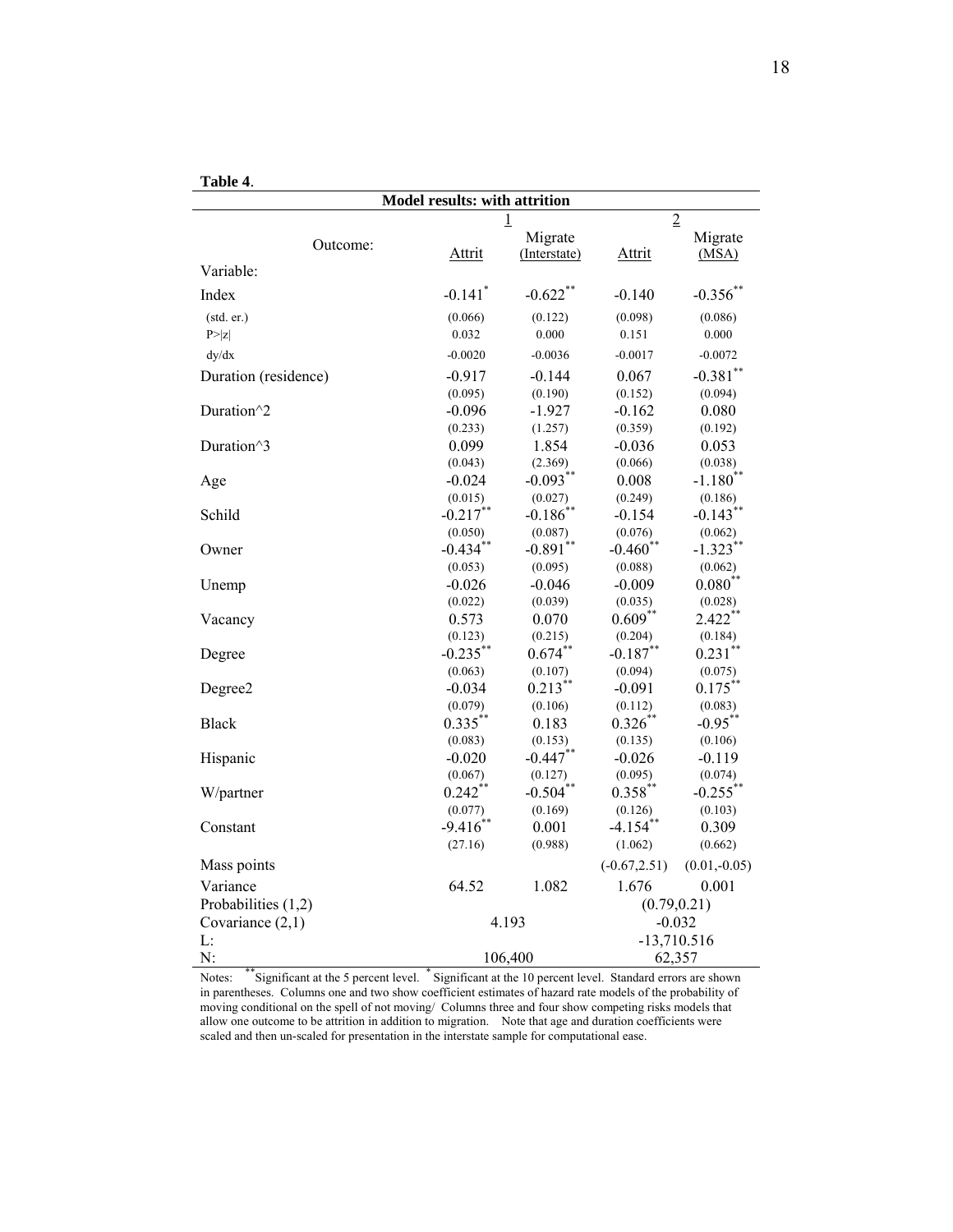surprisingly, there is negative duration dependence; the longer an individual remains in their state of residence, the less likely they will move. Older people are less likely to move. Unmarried couples are less likely to move—which could be because people marry, then move.

 The variable "index," the ratio of the couple's labor income, is estimated to significantly lower the hazard rate of out-migration for states and MSAs in all the specifications. The marginal effects suggest that relative equality of spousal income prevents relocations. Consider the estimates of the effect of relative wages on the probability of moving from an MSA. The MSA sub-sample's annual MSA migration rate is 6.7 percent. The estimates imply that if spousal wage inequality narrowed by 5 percent, from the 0.33 sample average to 0.35, the MSA migration rate would fall from 6.7 percent to 6.6 percent. In other words, every five percent increase in the wage gap would reduce the migration rate by 0.1 percentage point. If we went back to 1970 intra-family earnings, migration would be a full percentage point higher. Although that only loosely translates into population figures, 0.1 percentage point on the aggregate U.S. migration rate would represent 300,000 people annually who would not move because they are in households tied by a spouse's income.

 The wage ratio is also significant conditional on an indicator for whether or not the couple has two workers as opposed to only one or no workers. Having two workers significantly lowers the probability of an interstate move, but does not help in predicting an MSA move. Why the results for these two types of moves would be so different is unclear, although this could reveal some differences in the decision processes related to the distance of moves which are likely on average longer in the case of interstate moves. In addition, specifications with part-time work indicators and variables with the levels of income did not alter the results. Table 4 shows the two specifications that allow the marginal effect of the index on migration to depend on the probability of attrition, which had little influence on the results—a little surprising given attrition should be related to the likelihood of observing migration. In specification not shown, inverse probability weights were used to address the panel attrition, with little influence also. The evidence suggests that that the observed covariates control for attrition. Altogether, the results appear robust to a variety of considerations.

 Empirically the variable "index" was a much more significant predictor of migration than either the levels of income or hours of labor supply. For example, in logistic regressions like those in table 3 that modeled the probability of observing a move

19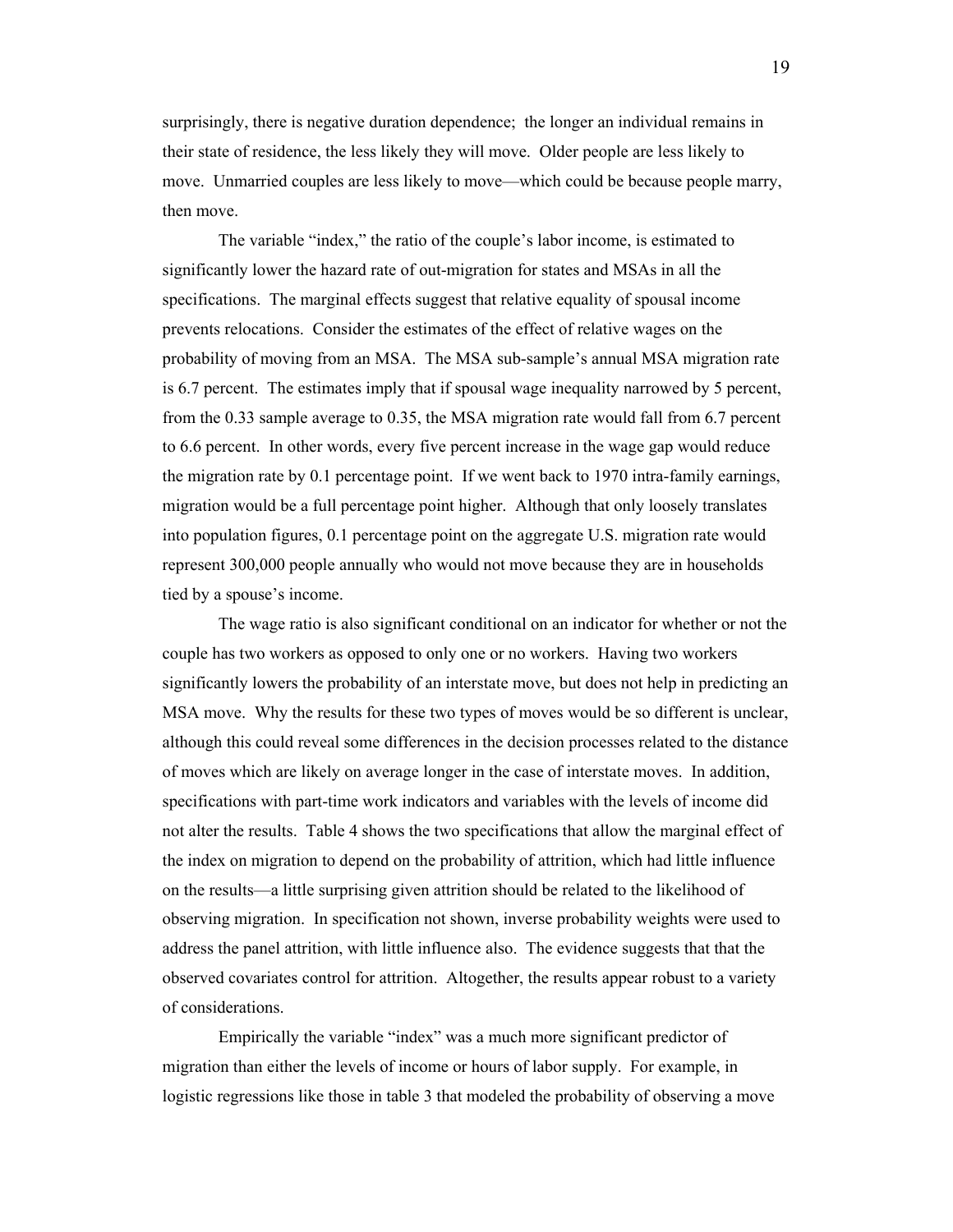as a function of the covariates, the coefficient on the wage ratio ("index") in one logistic specification was -0.6067. After an indicator for whether either spouse had worked parttime during the month was added to the specification, the coefficient on "index" became -0.6051, the part-time indicator was not significantly different from zero, and the marginal effect of "index" was the same at four decimal places.<sup>[14](#page-21-0)</sup> Similarly, adding the levels of each spouse's monthly labor income in alternative specifications essentially did not change the coefficient on relative wages. The part-time indicators and the levels of income did not contribute significantly to the likelihood functions of several specifications, as revealed by likelihood ratio tests, except for one case. In that case, the primary wage earner's level of income was positively correlated with the probability of moving out of an MSA at the 10 percent level of significance, although the levels were not a statistically significant predictor of an interstate move in other specifications.

 The robustness of relative earnings in predicting migration may be an indication that a model of household specialization or bargaining might describe the moving decision of households better than the human capital model. The empirical model is a general reduced-form parameterization, so the lack of theoretical framework does not necessarily imply any particular specification error, but instead suggests that future structural modeling of migration decisions might consider the husband-wife decision-making mechanism more carefully.

 The discussion purposely avoids several points. For example, assets were ignored. Presumably most assets are transferable around the country—a savings account, stocks, portable retirement accounts, etc., are as accessible in Manhattan (New York) as Manhattan, Kansas. So the primary determinant of the process will be labor income, and potential wages. Of course, different regions offer different types of consumption. For example, leisure time in Jackson Hole, Wyoming may not quite provide the same utility as leisure time in Chicago. Distance and post-move location choice are also not discussed.<sup>[15](#page-21-1)</sup> Divorce was ignored. These considerations would add substantial complexity, but would probably not add much to the basic conclusion that more equal spousal labor earnings substantially reduce migration propensities.

<span id="page-21-0"></span> $14$ <sup>14</sup> The specification tests use the same variables as the empirical framework, except that correlation over time in the error terms was modeled as individual-specific random effects, which were integrated out of the likelihood function using Gaussian quadrature with 12 points of support—the standard panel data logistic regression specification in STATA. Quadrature was used in the hazard model framework because of the computational speed relative to the model that corrects for attrition, which took several days to estimate.

<span id="page-21-1"></span> $15$  See Aba Schwartz (1973) for the influence of distance on migration.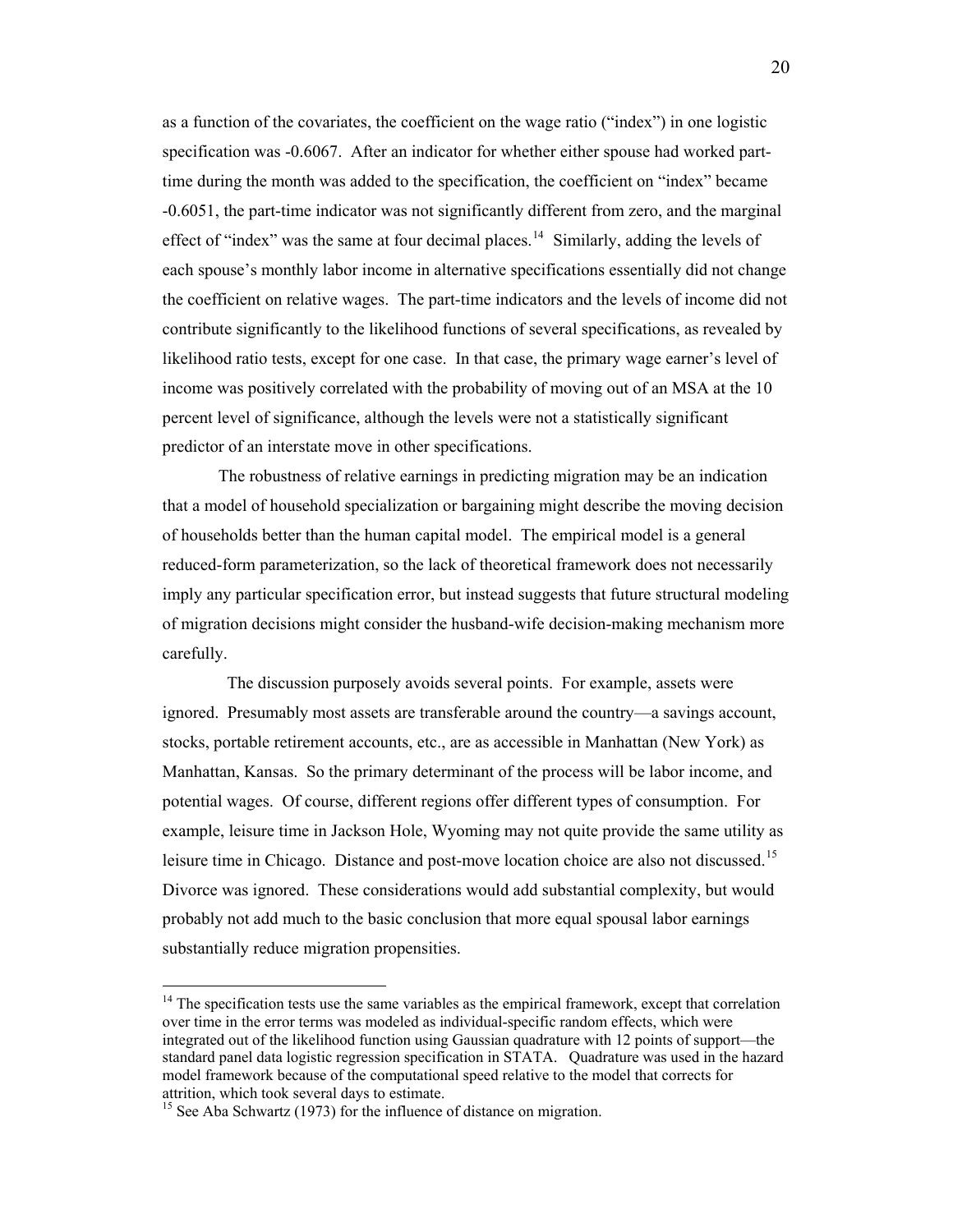Other economic outcomes might be influenced by the reduced migration. For example, workers may be forming bad matches by forgoing relocation. Workers may be accepting lower wages to remain in one specific location. Lowering migration may lengthen spells of non-employment. Additional specifications of hazard rate models were estimated to evaluate some alternatives, however, the samples of couples with involuntary job loss was not large enough to identify whether the reduction in migration was also lengthening unemployment durations, which would be an interesting analysis. Specifications were estimated which included an indicator variable for when the couple's primary wage earner was in a spell of non-employment which began with an involuntary separation from employment. The spell indicator was interacted with the wage ratio observed at the household's initial interview to prevent the job loss from directly influencing the spousal wage ratio. The interaction term estimated that even among households in which the primary wage earner suffers involuntary job loss, previously observed equal spousal earnings are lowering migration. However, the coefficient on the interaction between job loss and the earnings ratio was statistically significant at only the 30 percent level of significance—a bit above the conventional 5 or 10 percent levels. <sup>[16](#page-22-0)</sup>

#### **7. Conclusion**

 $\overline{a}$ 

 The results suggest that cities which succeed in attracting the young and educated will likely end up with the educated couples who put down roots. Migration often corresponds to early career job offers, or the end of a period in school. Following these decisions, the couples in which both workers contribute substantially to household income become much less likely to move, particularly as they age, have children, and buy homes. This implies early-career location choice is something of an absorbing state for many of these couples with two careers. Thus, the cities attracting young, high income couples will likely keep them—cities like Washington, San Francisco, or Seattle. As migration continues to decline, this could sort the most productive labor away from cities that can not find ways of attracting the young and the educated before they marry, form dual-worker households, or have children—after which relocation becomes difficult even if one of the spouses gets a good job offer elsewhere.

 In addition, Mincer's model implies that the relative abundance of vacancies in good economic times increases the likelihood that couples together get attractive offers (the

<span id="page-22-0"></span><sup>&</sup>lt;sup>16</sup> Pissarides and Wadsworth (1989) note that individuals who experience unemployment in Britain are significantly more likely to migrate.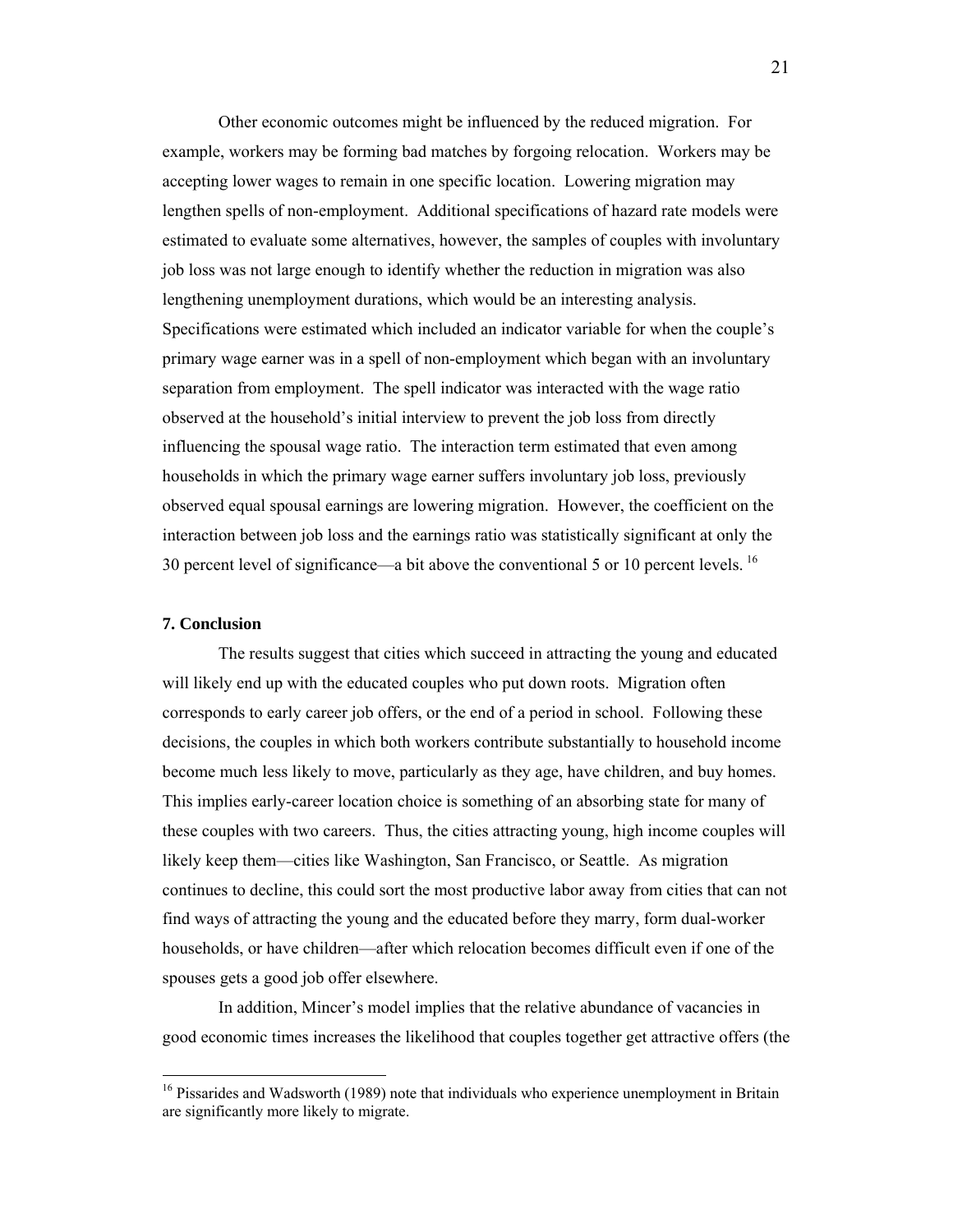coefficient estimates suggest that the vacancy rate is positively correlated with some migration among couples). Thus, going forward it seems likely that the share of couples that need two attractive job offers in order to move is going to continue to rise. This implies that couples will reallocate their labor across regions relatively more in good economic times than bad. Overall, the results suggest that the importance of wives' earnings have held down some adjustment.

 Finally, these dynamics have implications for the couples themselves. Forsaking relocation due to a spouse's job might hold down wage growth for the spouse who has to turn down a job offer in another part of the county. The compromised spouse lowers their lifetime utility. That is the relocation problem couples today increasingly face, and the problem will probably become more common. In the future, technology and telecommuting might help spouses bridge the geographic gap between location of residence and location of work. But for many couples, relocation decisions will force them to make difficult choices, and likely limit the extent to which migration of labor moves across the country.

#### **9. References**

- Blau, David M. 1994. "Labor Force Dynamics of Older Men," *Econometrica*. 62:1, January, 117-156.
- Bradbury, Katherine and Jane Katz. 2005. "Wives' Work and Family Income Mobility," Public Policy Discussion Papers, Federal Reserve Bank of Boston, No. 04-3, May.
- Browning, Martin, and Francois Bourguignon, Pierre-Adnre Chiappori and Valerie Lechene. 1994. "Incomes and Outcomes: A Structural Model of Intrahousehold Allocation," *Journal of Political Economy*, 102:5, December, pp. 1067-1096.
- Compton, Janice, and Robert A. Pollak. 2004. "Why Are Power Couples Increasingly Concentrated in Large Metropolitan Areas," National Bureau of Economic Research, Working Paper w10919, November.
- Costa, Dora L. and Matthew E. Kahn. 2000. "Power Couples: Changes in the Locational Choice of the College Educated," *Quarterly Journal of Economics*. 115:4, November, 1287-1315.
- Eberwein, Curtis, John C. Ham, and Robert J. LaLonde. 2002. "Alternative methods of estimating program effects in event history models," *Labour Economics*, 9, 249- 278.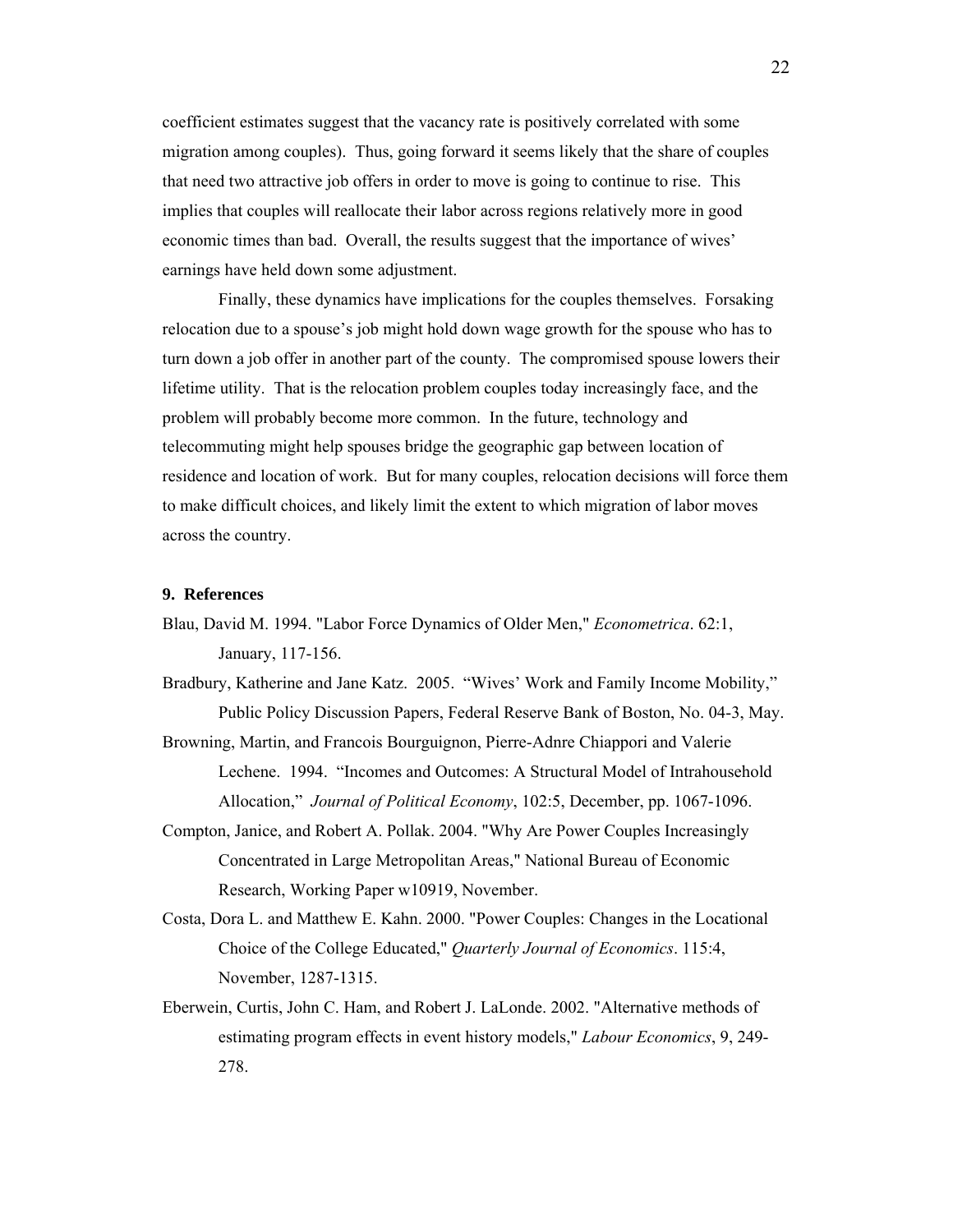- Frank, Robert H. 1978. "Family Location Constraints and the Geographic Distribution of Female Professionals," *The Journal of Political Economy*, 86:1, February, 117- 130.
- Goldin, Claudia and Lawrence F. Katz. (2002). "The Power of the Pill: Oral Contraceptives and Women's Career and Marriage Decisions," *The Journal of Political Economy*, 110:4, August, 730-770.
- Greenwood, Michael J. 1997. "Internal migration in developed countries," Handbook of Population and Family Economics, Volume 1, Part 2, Mark R. Rosenzweig and Oded Stark, eds., pp. 647-720
- Ham, John C., and Robert J. LaLonde. 1996. "The Effect of Sample Selection and Initial Conditions in Duration Models: Evidence from Experimental Data on Training," *Econometrica*, 64:1, January, 175-205.
- Heckman, James J., and Burton Singer. 1984(a). "A Method for Minimizing the Impact of Distributional Assumptions in Econometric Models for Duration Data," *Econometrica*, 52:2, March, 1984.
- Heckman, James J., and Burton Singer. 1984(b). "Econometric Duration Analysis," *Journal of Econometrics*, 24, 63-132.
- Hill, Daniel H. 1994. ""Adjusting for Attrition in Event History Analysis," *Proceedings of the American Statistical Association Section on Survey Research Methods*, August, 1994.
- Meyer, Bruce D. 1990. "Unemployment Insurance and Unemployment Spell," *Econometrica*, 58:4, April,757-782.
- Mincer, Jacob. 1978. "Family Migration Decisions," *Journal of Political Economy*, 86:5, 749-773.
- Mortenson, Dale T., and Christopher A. Pissarides. 1999. "Job reallocation, employment fluctuations and unemployment," Handbook of Macroeconomics, Volume 1, Part 2, John B. Taylor and Michael Woodford, eds., pp. 1171-1128.
- Mulligan, Casey B., and Yona Rubinstein. 2006. "Specialization, Inequality, and the Labor Market for Women," unpublished manuscript, January.
- Neumark, David, and Daiji Kawaguchi. 2001. "Attrition Bias in Economic Relationships Estimated with Matched CPS Files," National Bureau of Economic Research, Working Paper #8663, December.
- Newman, John L., and Charles E. McCulloch. 1984. "A Hazard Rate Approach to the Timing of Births," *Econometrica*, 52:4, July, 939-961.